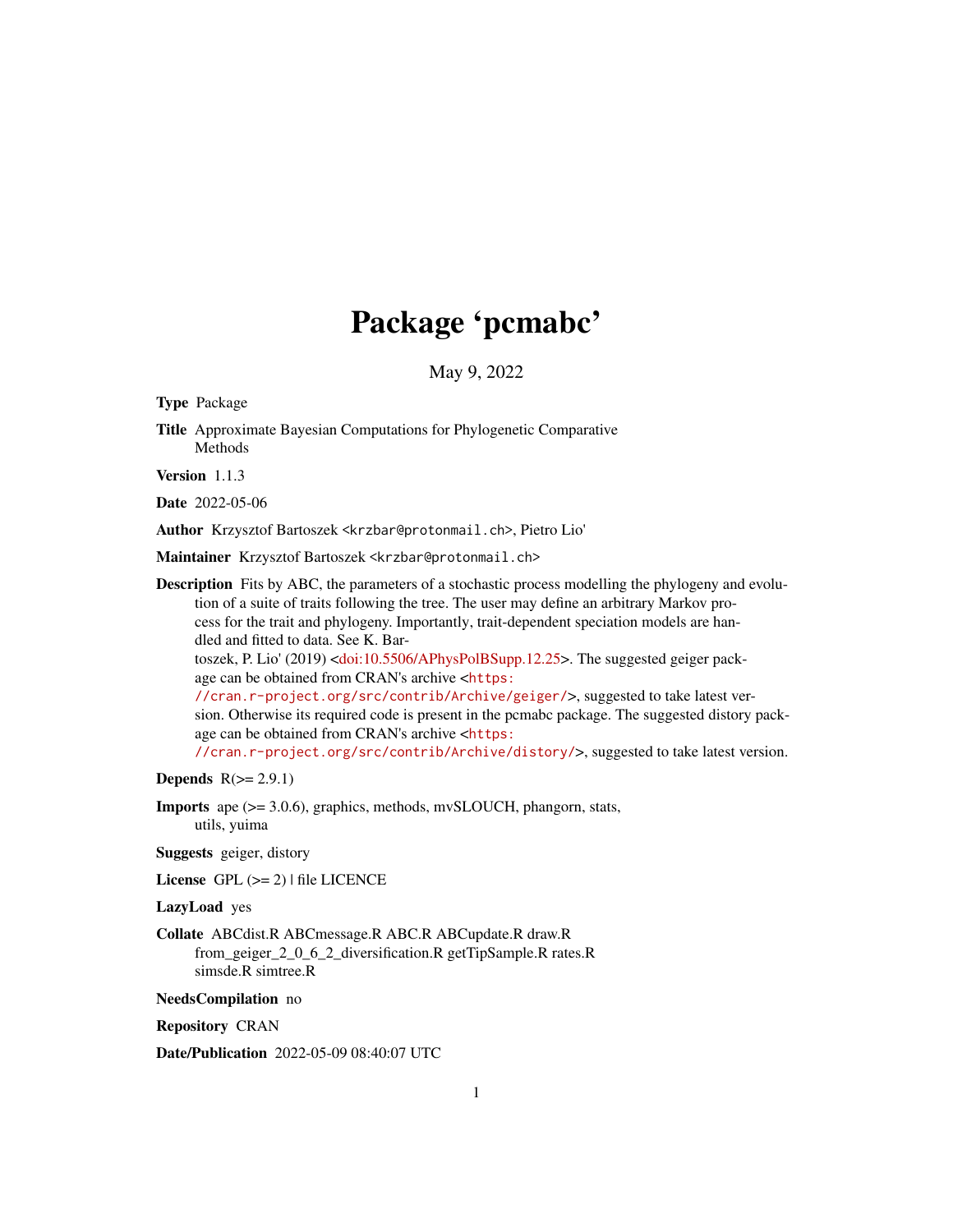## <span id="page-1-0"></span>R topics documented:

| Index |  |
|-------|--|
|       |  |
|       |  |
|       |  |
|       |  |
|       |  |
|       |  |
|       |  |

## pcmabc-package *Approximate Bayesian Computations for Phylogenetic Comparative Methods*

#### **Description**

The package allows for Approximate Bayesian Computations (ABC) inference and simulation of stochastic processes evolving on top of a phylogenetic tree. The user is allowed to define their own stochastic process for the trait(s), be they univariate, multivariate continuous or discrete. The traits are allowed to influence the speciation and extinction rates generating the phylogeny. The user provides their own function that calculates these rates and one of the functions parameters is the current state of the phenotype. Two functionalities that are missing at the moment is for the speciation and extinction rates to be time-inhomogenous and that speciation events can influence the phenotypic evolution. It is planned to add this functionality. However, cladogenetic dynamics are possible at the start of the lineage, i.e. when a new lineage is separated from the main lineage. Hence, cladogenetic change can only be included as an event connected with a lineage (subpopulation) breaking off.

This software comes AS IS in the hope that it will be useful WITHOUT ANY WARRANTY, NOT even the implied warranty of MERCHANTABILITY or FITNESS FOR A PARTICULAR PUR-POSE. Please understand that there may still be bugs and errors. Use it at your own risk. We take no responsibility for any errors or omissions in this package or for any misfortune that may befall you or others as a result of its use. Please send comments and report bugs to Krzysztof Bartoszek at krzbar@protonmail.ch .

#### Details

| Package:  | pcmabc      |
|-----------|-------------|
| Type:     | Package     |
| Version:  | 1.1.3       |
| Date:     | 2022-05-06  |
| License:  | $GPL (= 2)$ |
| LazyLoad: | yes         |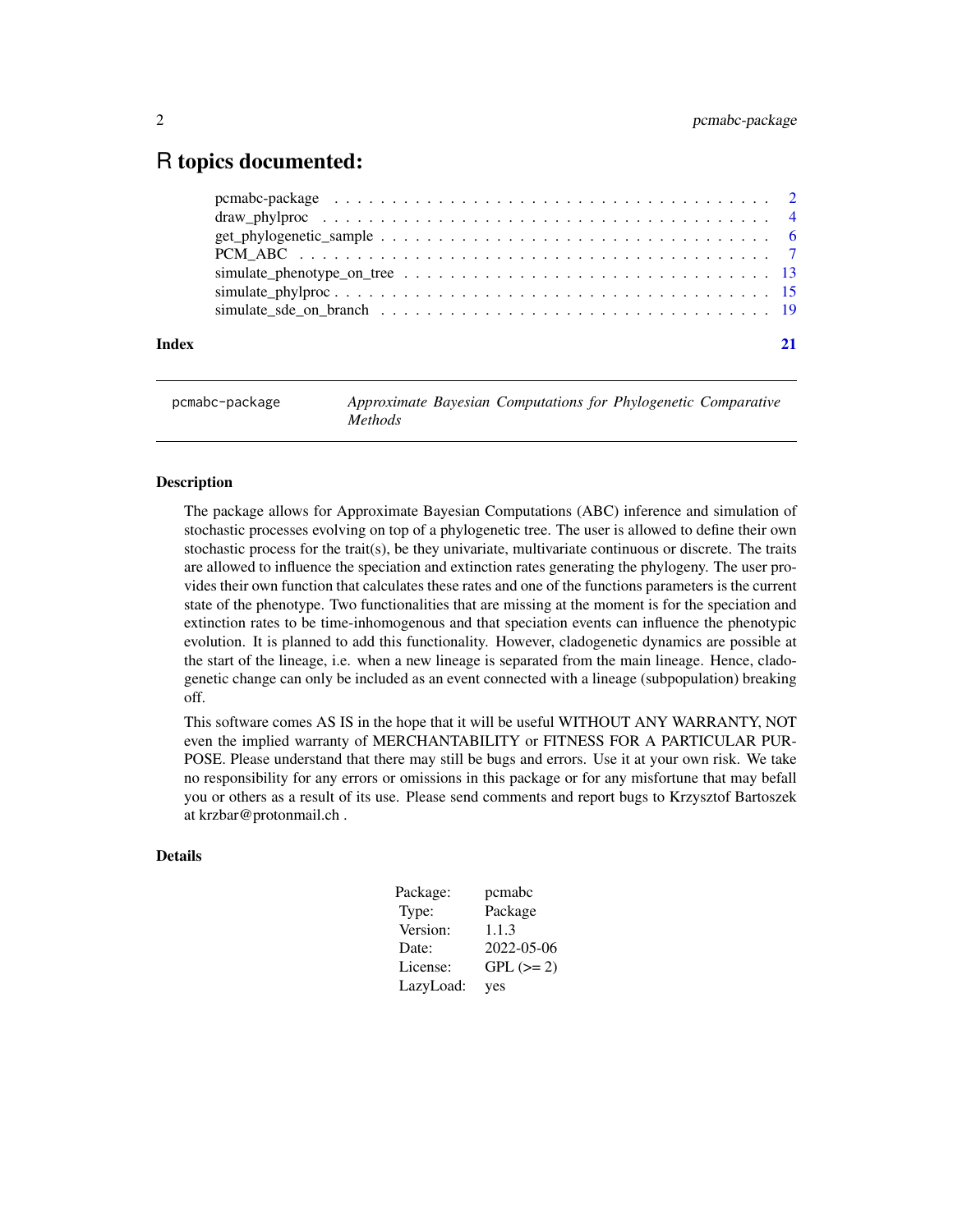#### pcmabc-package 3

The package allows for Approximate Bayesian Computations (ABC) inference and simulation of stochastic processes evolving on top of a phylogenetic tree. The PCM\_ABC() function is responsible for the inference procedure. The user has to provide their own functions to simulate the phenotype and tree. The package provides simulation of the trait under stochastic differential equation (SDE) models by calling **yuima**. In this case the user has to provide their own wrapper that creates an object yuima will be able to handle (see Example). The user also has to provide a function to calculate the instantaneous birth and death rates (or state that the tree is independent of the trait). The package supports some simple birth rate functions, see description of PCM\_ABC().

One is allowed to simulate a trait process and tree process jointly (with the trait influencing the tree's dynamics). This is done by the function simulate\_phylproc(). The function simulate\_phenotype\_on\_tree() simulates a trait process on top of a provided phylogeny. Finally, the function simulate\_sde\_on\_branch() allows one to simulate an SDE model along a time interval using yuima. The trajectory of the trait(s) can be visualized using draw\_phylproc().

#### Author(s)

Krzysztof Bartoszek, Pietro Lio' Maintainer: <krzbar@protonmail.ch>

#### References

Bartoszek, K. and Lio', P (2019). Modelling trait dependent speciation with Approximate Bayesian Computation. Acta Physica Polonica B Proceedings Supplement 12(1):25-47.

Kutsukake N., Innan H. (2014) Detecting Phenotypic Selection by Approximate Bayesian Computation in Phylogenetic Comparative Methods. In: Garamszegi L. (eds) Modern Phylogenetic Comparative Methods and Their Application in Evolutionary Biology. Springer, Berlin, Heidelberg

Sheldon R. M. (2006). Simulation. Elsevier Academic Press.

#### Examples

```
## simulate 3d OUBM model
## This example requires the R package ape
## (to generate the tree in phylo format).
set.seed(12345)
phyltree<-ape::rphylo(n=5,birth=1,death=0)
simulate_mvsl_sde<-function(time,params,X0,step){
   A \leftarrow c(paste("(-",params$a11,")*(x1-(",params$psi1,"))
   -(",params$a12,")*(x2-(",params$psi2,"))-(",params$b11,")*x3",sep=""),
   paste("(-",params$a21,")*(x1-(",params$psi1,"))
    -(",params$a22,")*(x2-(",params$psi2,"))-(",params$b21,")*x3",sep=""),0)
    S <- matrix( c( params$s11, params$s12, 0, 0, params$s22
    , 0, 0, 0, params$s33), 3, 3,byrow=TRUE)
   yuima.3d <- yuima::setModel(drift = A, diffusion = S,
    state.variable=c("x1","x2","x3"),solve.variable=c("x1","x2","x3") )
    simulate_sde_on_branch(time,yuima.3d,X0,step)
}
sde.params<-list(a11=2.569531,a12=0,a21=0,a22=28.2608,b11=-5.482939,
b21=-34.806936,s11=0.5513215,s12=1.059831,s22=1.247302,s33=1.181376,
```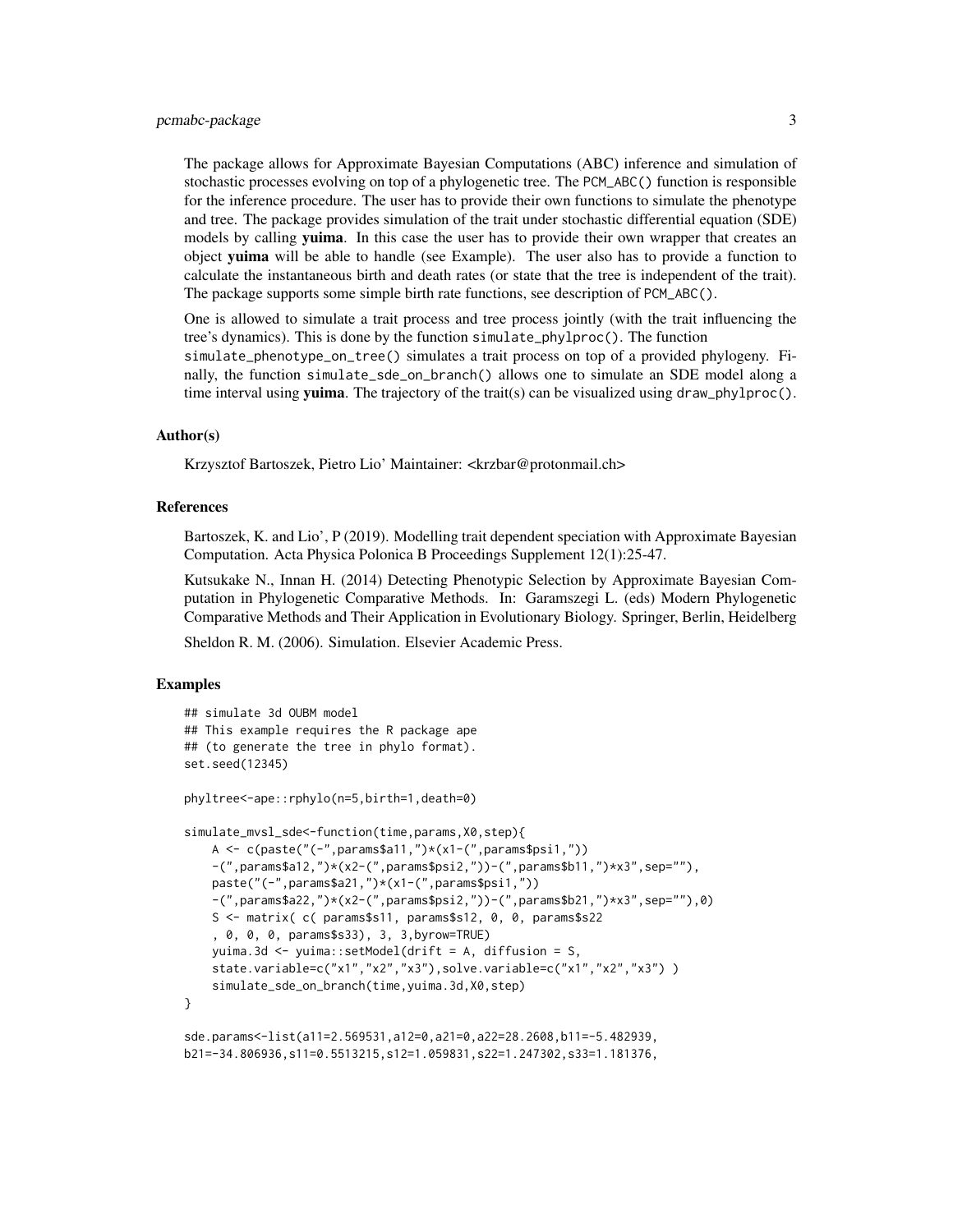```
psi1=-2.4590422,psi2=-0.6197838)
X0<-c(5.723548,4.103157,3.834698)
step<-0.5 ## for keeping example's running time short <5s as CRAN policy,
          ## in reality should be much smaller e.g. step<-0.001
simres<-simulate_phenotype_on_tree(phyltree, simulate_mvsl_sde, sde.params, X0, step)
## visualize the simulation
draw_phylproc(simres)
## extract the measurements at the tips
phenotypedata<-get_phylogenetic_sample(simres)
birth.params<-list(scale=1,maxval=2,abcstepsd=0.1,positivevars=c(TRUE,TRUE),
fixed=c(FALSE,TRUE))
sde.params<-list(a11=2.569531,a12=0,a21=0,a22=28.2608,b11=-5.482939,
b21=-34.806936,s11=0.5513215,s12=1.059831,s22=1.247302,s33=1.181376,
psi1=-2.4590422,psi2=-0.6197838,
positivevars=c(TRUE,FALSE,FALSE,TRUE,FALSE,FALSE,TRUE,FALSE,TRUE,TRUE,FALSE,FALSE),
abcstepsd=rep(0.1,12))
par0<-list(phenotype.model.params=sde.params,birth.params=birth.params)
fbirth<-"rate_id" ## should be rate_const but used here as an example
## for birth.params
fdeath<-NULL
X0<-c(5.723548,4.103157,3.834698)
step<-0.5 ## for keeping example's running time short <5s as CRAN policy,
          ## in reality should be much smaller e.g. step<-0.001
abcsteps<-2 ## for keeping example's running time short <5s as CRAN policy,
            ## in reality should be much larger e.g. abcsteps<-500
eps<-1 ## for toy example's output to be useful,
      ## in reality should be much smaller e.g. eps<-0.25
## estimate parameters
ABCres<-PCM_ABC(phyltree=phyltree,phenotypedata=phenotypedata,
par0=par0,phenotype.model=simulate_mvsl_sde,fbirth=fbirth,fdeath=fdeath,X0=X0,
step=step,abcsteps=abcsteps,eps=eps)
```

| draw_phylproc | Plots the trajectory of the stochastic process that evolved on the phy- |
|---------------|-------------------------------------------------------------------------|
|               | logeny.                                                                 |

#### **Description**

The function plots the trajectory of a stochastic process that evolved on top of a phylogeny.

#### Usage

```
draw_phylproc(simulobj)
```
<span id="page-3-0"></span>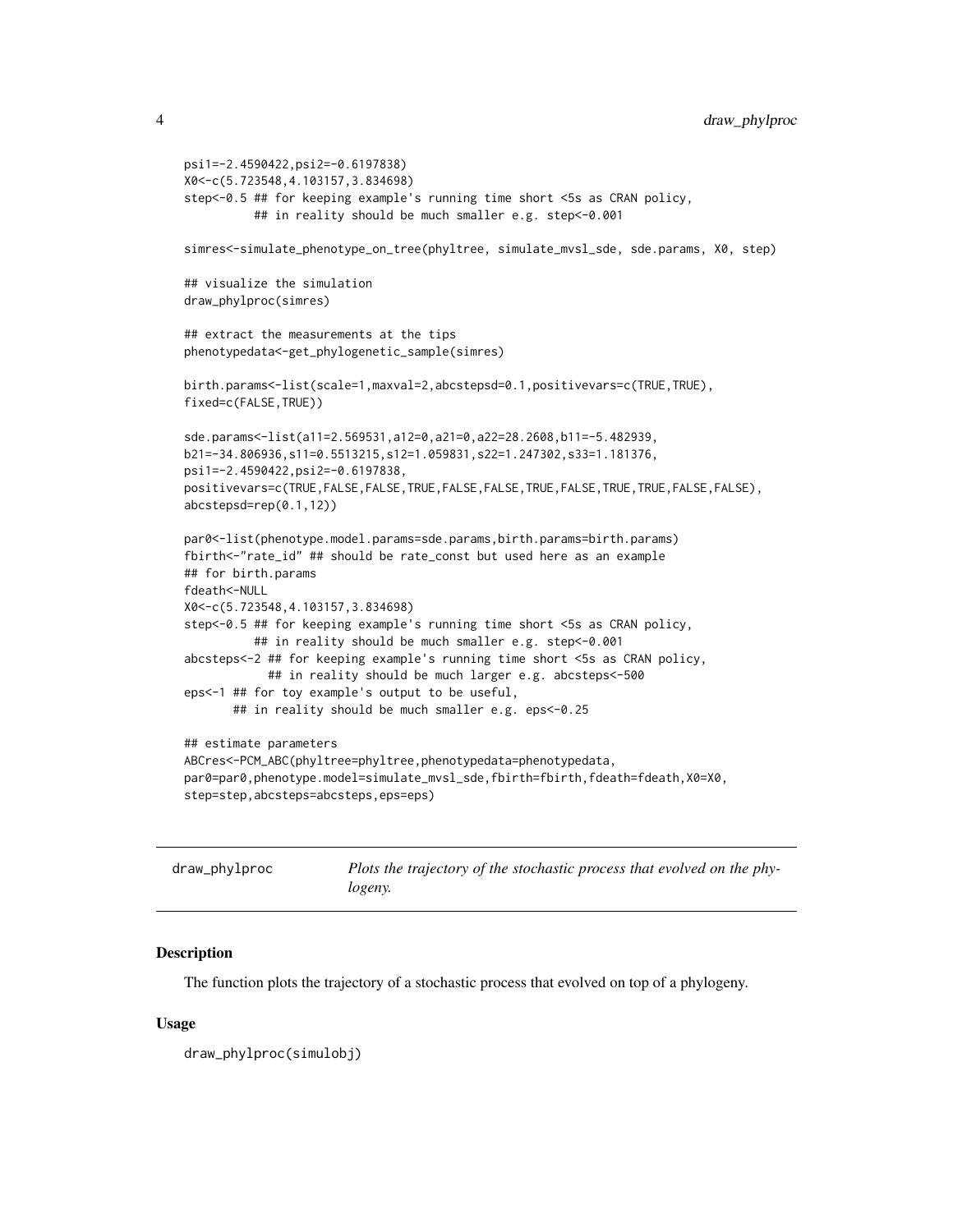#### draw\_phylproc 5

#### **Arguments**

| simulobj | The simulate data as generated by simulate_phyloproc |
|----------|------------------------------------------------------|
|          | orsimulate_phenotype_on_tree.                        |

#### Details

The function is essentially a wrapper around mvSLOUCH: : drawPhylProc(). It transforms the simulobj into a matrix understandable by mvSLOUCH::drawPhylProc() and then calls mvSLOUCH::drawPhylProc().

#### Value

Returns a meaningless NA value.

#### Author(s)

Krzysztof Bartoszek

#### References

Bartoszek, K. and Lio', P (2019). Modelling trait dependent speciation with Approximate Bayesian Computation. Acta Physica Polonica B Proceedings Supplement 12(1):25-47.

Bartoszek, K. and Pienaar, J. and Mostad. P. and Andersson, S. and Hansen, T. F. (2012) A phylogenetic comparative method for studying multivariate adaptation. Journal of Theoretical Biology 314:204-215.

#### Examples

```
set.seed(12345)
```

```
simulate_mvsl_sde<-function(time,params,X0,step){
    A \leq c(paste("(-",params$a11,")*(x1-(",params$psi1,"))
    -(",params$a12,")*(x2-(",params$psi2,"))-(",params$b11,")*x3",sep=""),
    paste("(-",params$a21,")*(x1-(",params$psi1,"))
    -(",params$a22,")*(x2-(",params$psi2,"))-(",params$b21,")*x3",sep=""),0)
    S <- matrix( c( params$s11, params$s12, 0, 0, params$s22
    , 0, 0, 0, params$s33), 3, 3,byrow=TRUE)
    yuima.3d <- yuima::setModel(drift = A, diffusion = S,
    state.variable=c("x1","x2","x3"),solve.variable=c("x1","x2","x3") )
    simulate_sde_on_branch(time,yuima.3d,X0,step)
}
birth.params<-list(scale=1,maxval=2)
sde.params<-list(a11=2.569531,a12=0,a21=0,a22=28.2608,b11=-5.482939,
b21=-34.806936,s11=0.5513215,s12=1.059831,s22=1.247302,s33=1.181376,
psi1=-2.4590422,psi2=-0.6197838)
X0<-c(5.723548,4.103157,3.834698)
step<-0.5 ## for keeping example's running time short <5s as CRAN policy,
  ## in reality should be much smaller e.g. step<-0.001
simres<-simulate_phylproc(3.5, sde.params, X0, fbirth="rate_id", fdeath=NULL,
fbirth.params=NULL, fdeath.params=NULL, fsimulphenotype=simulate_mvsl_sde,
n.contemporary=5, n.tips.total=-1, step=step)
```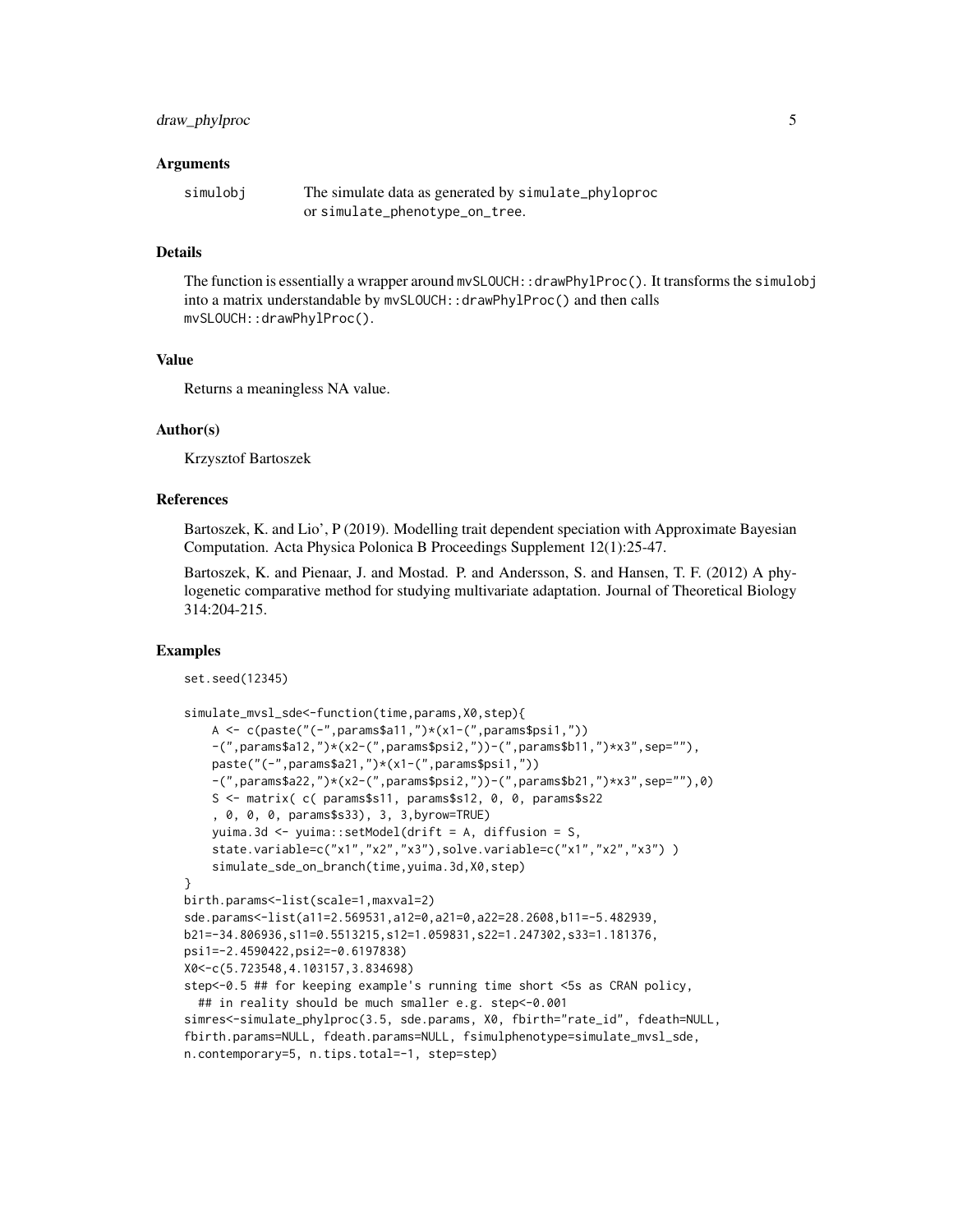<span id="page-5-0"></span>draw\_phylproc(simres)

get\_phylogenetic\_sample

*Retrieve contemporary sample*

#### Description

The function retrieved the contemporary sample from an object simulated by **pcmabc**.

#### Usage

```
get_phylogenetic_sample(pcmabc_simulobj, bOnlyContemporary=FALSE,
tol=.Machine$double.eps^0.5)
```
#### Arguments

| pcmabc_simulobj   |                                                                                                                                                                                      |
|-------------------|--------------------------------------------------------------------------------------------------------------------------------------------------------------------------------------|
|                   | The output simulated object by simulate_phylproc()<br>or simulate_phenotype_on_tree().                                                                                               |
| bOnlyContemporary |                                                                                                                                                                                      |
|                   | Logical, should all tip measurements be extracted (FALSE) or only those corre-<br>sponding to non-extinct tips (TRUE). In the latter case be careful with the output<br>(see Value). |
| tol               | The tolerance to check if the tip is contemporary, i.e. the tip is distant from the<br>root by tree.height +/- tol.                                                                  |

#### Value

The function returns a matrix with rows corresponding to tips. If there are extinct species, but bOnlyContemporary was set to TRUE, then the extinct lineages have to be removed from the tree before any further analysis. Also after removing extinct lineages one has to make sure that the order of the contemporary nodes did not change in the tree. Otherwise, the rows of the output matrix will not correspond to the indices of the tree's tips.

#### Author(s)

Krzysztof Bartoszek

#### References

Bartoszek, K. and Lio', P (2019). Modelling trait dependent speciation with Approximate Bayesian Computation. Acta Physica Polonica B Proceedings Supplement 12(1):25-47.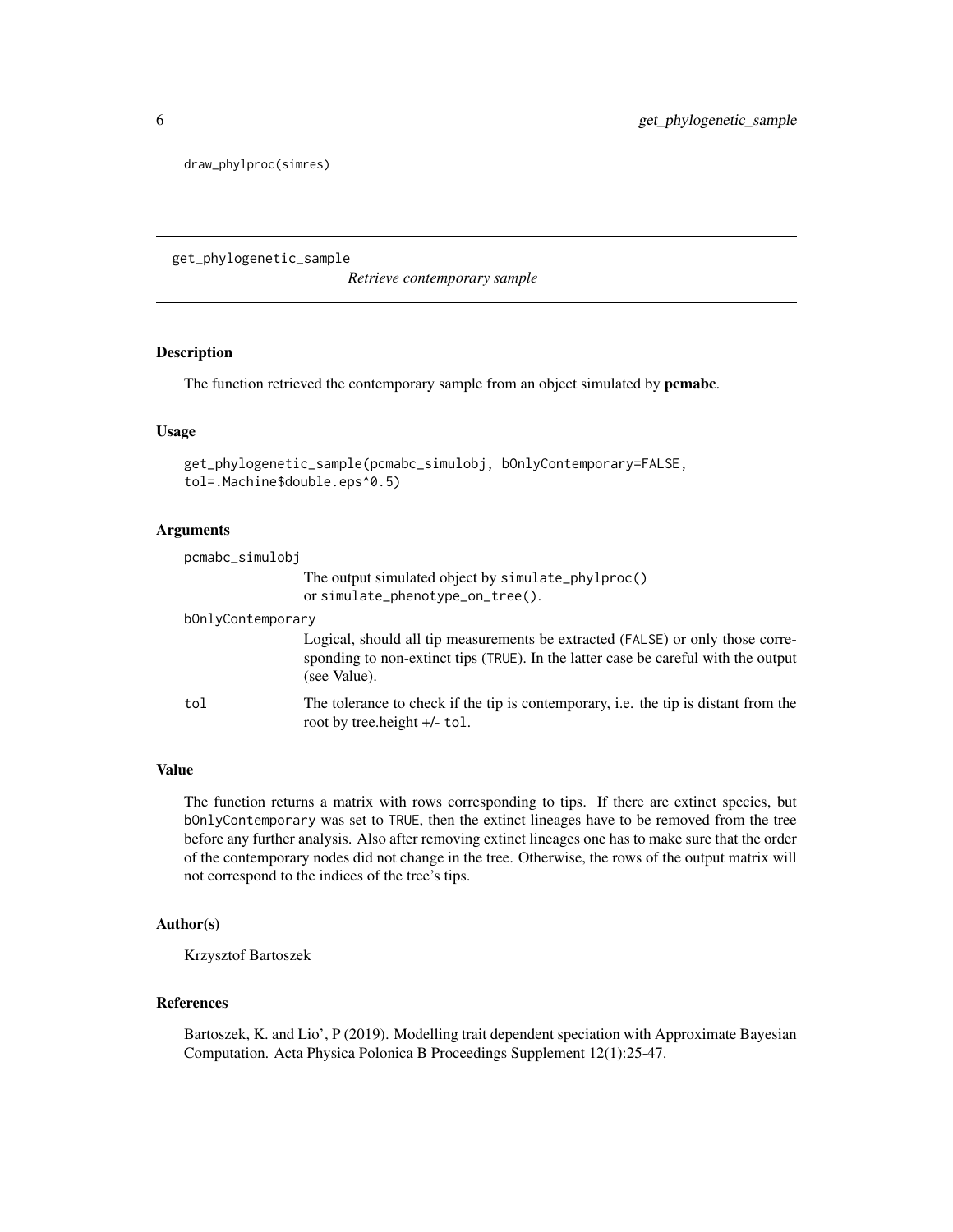#### <span id="page-6-0"></span>PCM\_ABC 7

#### Examples

```
## simulate 3d OUBM model
## This example requires the R package ape
## (to generate the tree in phylo format).
set.seed(12345)
phyltree<-ape::rphylo(n=5,birth=1,death=0)
simulate_mvsl_sde<-function(time,params,X0,step){
    A \leq c(paste("(-",params$a11,")*(x1-(",params$psi1,"))
    -(",params$a12,")*(x2-(",params$psi2,"))-(",params$b11,")*x3",sep=""),
    paste("(-",params$a21,")*(x1-(",params$psi1,"))
    -(",params$a22,")*(x2-(",params$psi2,"))-(",params$b21,")*x3",sep=""),0)
    S <- matrix( c( params$s11, params$s12, 0, 0, params$s22
    , 0, 0, 0, params$s33), 3, 3,byrow=TRUE)
   yuima.3d <- yuima::setModel(drift = A, diffusion = S,
    state.variable=c("x1","x2","x3"),solve.variable=c("x1","x2","x3") )
    simulate_sde_on_branch(time,yuima.3d,X0,step)
}
phenotype.model<-simulate_mvsl_sde
birth.params<-list(scale=1,maxval=10000,abcstepsd=1,positivevars=c(TRUE),
fixed=c(FALSE,TRUE,TRUE,TRUE,TRUE))
sde.params<-list(a11=2.569531,a12=0,a21=0,a22=28.2608,b11=-5.482939,
b21=-34.806936,s11=0.5513215,s12=1.059831,s22=1.247302,s33=1.181376,
psi1=-2.4590422,psi2=-0.6197838)
X0<-c(5.723548,4.103157,3.834698)
step<-0.5 ## for keeping example's running time short <5s as CRAN policy,
          ## in reality should be much smaller e.g. step<-0.001
simres<-simulate_phenotype_on_tree(phyltree, simulate_mvsl_sde, sde.params, X0, step)
mPhylSamp<-get_phylogenetic_sample(simres)
```
<span id="page-6-1"></span>PCM\_ABC *ABC estimation for PCMs*

#### Description

The function does parameter estimation through Approximate Bayesian Computations (ABC) for user defined models of trait and phylogeny evolution. In particular the phenotype may influence the branching dynamics.

#### Usage

```
PCM_ABC(phyltree, phenotypedata, par0, phenotype.model, fbirth, fdeath = NULL,
X0 = NULL, step = NULL, abcsteps = 200, eps = 0.25, fupdate = "standard",
typeprintprogress = "dist", tree.fixed=FALSE,
dist_method=c("variancemean","wRFnorm.dist"))
```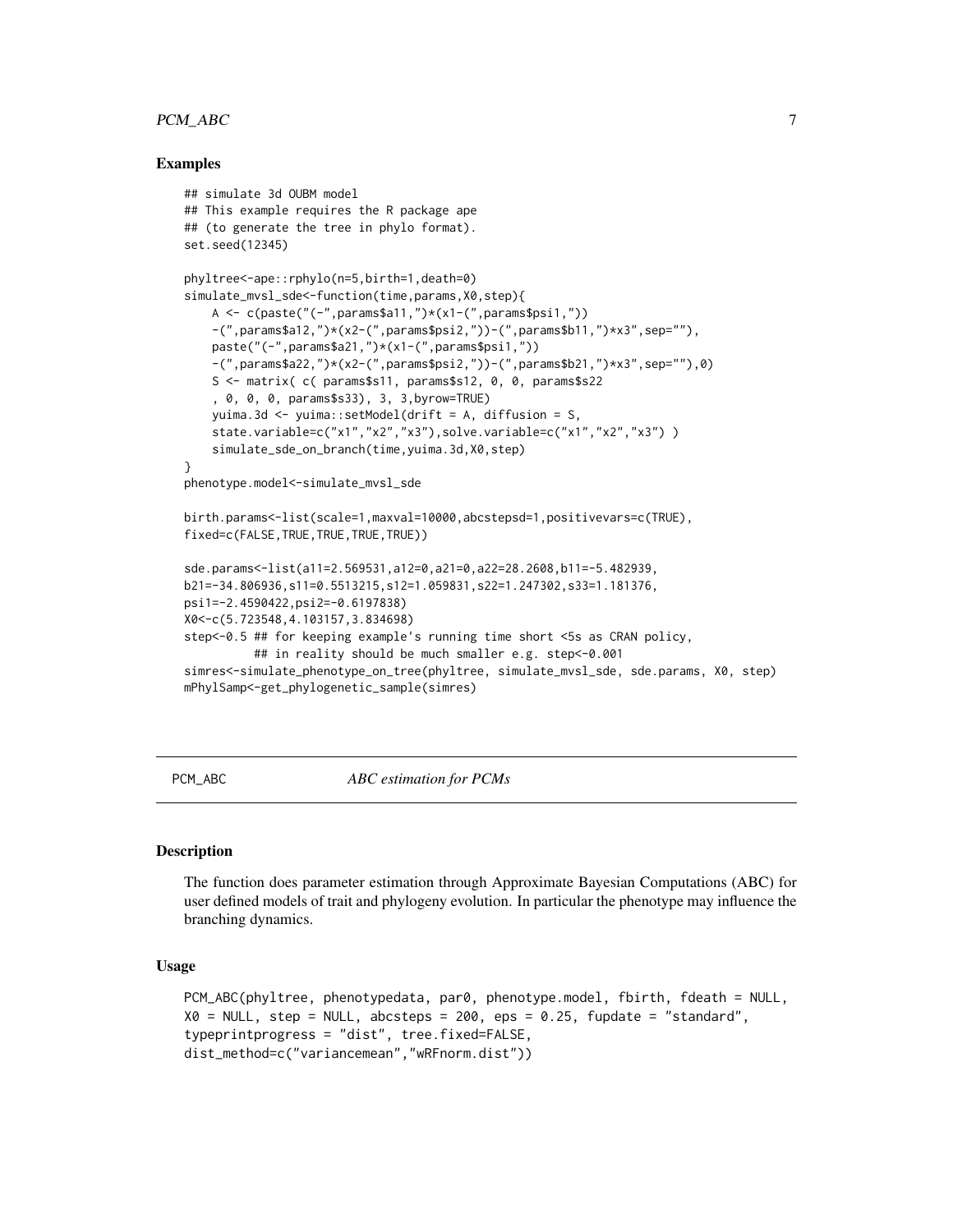#### **Arguments**

| phyltree        | The phylogeny in phylo format. The tree can be obtained from e.g. a nexus file<br>by the read.nexus() function from the ape package. The "standard" ape node<br>indexing is assumed: for a tree with $n$ tips, the tips should have indices 1:n and<br>the root index $n+1$ .                                                                                                                                                                                                                                                                                                                                                                                                                                                                                                                                                                                                                                                                                                                                                                                                                                                                                                                                                                                                                                                                                                                                                                                                                      |
|-----------------|----------------------------------------------------------------------------------------------------------------------------------------------------------------------------------------------------------------------------------------------------------------------------------------------------------------------------------------------------------------------------------------------------------------------------------------------------------------------------------------------------------------------------------------------------------------------------------------------------------------------------------------------------------------------------------------------------------------------------------------------------------------------------------------------------------------------------------------------------------------------------------------------------------------------------------------------------------------------------------------------------------------------------------------------------------------------------------------------------------------------------------------------------------------------------------------------------------------------------------------------------------------------------------------------------------------------------------------------------------------------------------------------------------------------------------------------------------------------------------------------------|
| phenotypedata   | A matrix with the rows corresponding to the tip species while the columns cor-<br>respond to the traits. The rows should be in the same as the order in which the<br>species are in the phylogeny (i.e. correspond to the node indices 1:n, where $n$<br>is the number of tips).                                                                                                                                                                                                                                                                                                                                                                                                                                                                                                                                                                                                                                                                                                                                                                                                                                                                                                                                                                                                                                                                                                                                                                                                                   |
| par0            | The starting parameters for the estimation procedure. This is a list of $1, 2$ or $3$<br>lists. The lists have to be named as<br>phenotype.model.params, birth.params (optional if tree.fixed is TRUE<br>and death.params (optional). The phenotype.model.params list corresponds<br>to parameters governing the trait evolution process, the birth params to the<br>birth rate of the branching process and the death. params to the extinction rate.<br>The last element is optional as one can have just a pure birth tree. The entries<br>of all the lists should be named. Each of the three lists can have three special<br>fields fixed, abcstepsd, positivevars. The field fixed is a logical vector of<br>length equalling the number of parameters. If an entry is TRUE, then that param-<br>eter is not optimized over but kept at its initial value throughout the whole ABC<br>procedure. The field abcstepsd is a numeric vector equalling the number of<br>parameters. It is the standard deviation of the random update of the parameter,<br>i.e. providing control on how much one wants to jump in each parameter dimen-<br>sion. The field positivevars is a logical vector of length equalling the number<br>of parameters and indicating if the given parameter is to be positive TRUE or<br>arbitrary FALSE. Notice that even if fixed has true entries, then corresponding<br>entries have to be present in abcstepsd and positivevars (but their values do<br>not matter). |
| phenotype.model |                                                                                                                                                                                                                                                                                                                                                                                                                                                                                                                                                                                                                                                                                                                                                                                                                                                                                                                                                                                                                                                                                                                                                                                                                                                                                                                                                                                                                                                                                                    |
|                 | The name of a function to simulate the phenotype over a period of time. The<br>function has to have four parameters (in the following order not by name): time,<br>parame X0 and step. The parameter time is the duration of the simulation                                                                                                                                                                                                                                                                                                                                                                                                                                                                                                                                                                                                                                                                                                                                                                                                                                                                                                                                                                                                                                                                                                                                                                                                                                                        |

params, X0 and step. The parameter time is the duration of the simulation, i.e. the length of the branch. The parameter params is a list of the parameters governing the simulation, what will be passed here is the list phenotype.model.params, without the fields fixed, abstepsd and positivevars. It is up to the function in phenotype.model to interpret the provided parameters. X0 stands for the value at the start of the branch and step is a control parameter governing the time step size of the simulation. The pcmabc package has inbuilt support for simulating the trait as as stochastic differential equation by the yuima package with the function simulate\_sde\_on\_branch(). However, the user needs to write the phenotype.model function that translates the vector of parameters into an object that is understandable by yuima and then call simulate\_sde\_on\_branch(), see the Example.

The phenotype is simulated prior to the simulation of the speciation/extinction events on a lineage (see Details). Hence, it is not possible (at the moment) to include some special event (e.g. a cladogenetic jump) at branching. Such dynamics are only possible at the start of the lineage, i.e. when the new lineage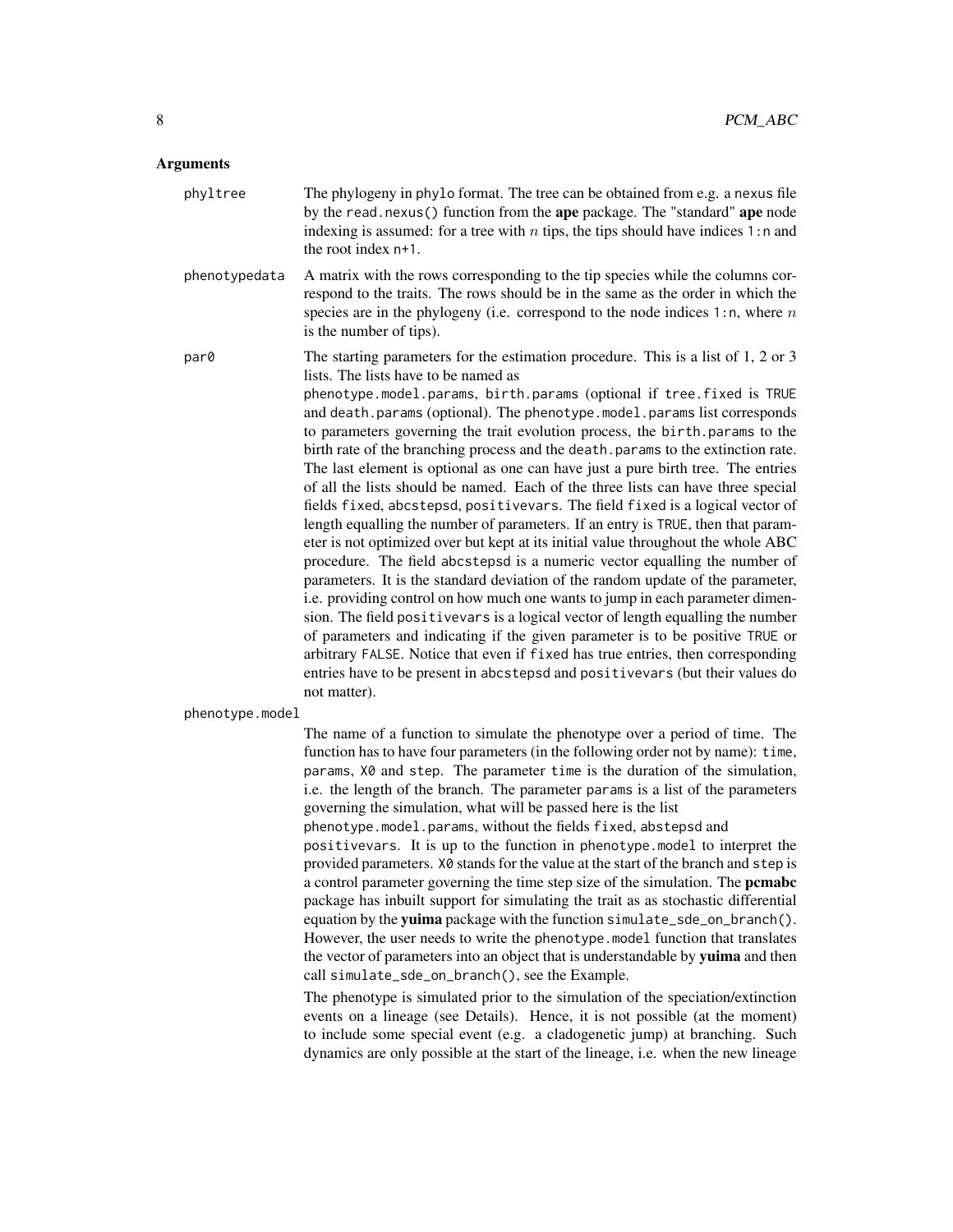is separated from the main lineage. Hence, cladogenetic change can only be included as an event connected with a lineage (subpopulation) breaking off.

fbirth A function that returns the birth rate at a given moment. The fist parameter of the function has to correspond to the value of the phenotype (it is a vector first element is time and the others the values of the trait(s)) and the second to the list of birth parameters birth.params, see par0. The time entry of the phenotype vector is at the moment relative to an unspecified (from fbirth's perspective) speciation event on the phylogeny. Hence, it cannot be used as for writing a time-inhomogenous speciation function. The speciation process is assumed to be time homogeneous in the current implementation. The package has support for two inbuilt rate functions. The can be indicated by passing a string in fbirth: either "rate\_id" or "rate\_const". The string "rate\_const" corresponds to a constant rate and has to have the rate's value in field called \$rate. However, a switching of rates is allowed. If the value of the first trait exceeds a certain threshold (provided in field \$switch of birth parameters), then the rate is changed to the value in \$rate2, see body of hidden function .f\_rate\_const(), in file rates.R. The string "rate\_id" corresponds to the .f\_rate\_id() function, in file rates.R. If the birth parameters are NULL, then the rate equals the value of the first phenotype. However, a number of linear, threshold and power transformations of the rate are possible. The field varnum indicates the index of the variable to take as the one influencing the rate (remember to add 1 for the time entry). Then, if  $x$  stands for the trait influencing the branching rate it is transformed into a rate by the following fields in the following order. Set rate<-x and let params correspond to the list containing the branching parameters.

- substractbaserate<-max(0,params\$rate-substractbase) rate<-abs(rate)
- p and if is.null(params\$raise.at.end) || !params\$raise.at.end rate< rate^params\$p
- base and !is.null(params\$const) if (res<params\$base){rate<-params\$const}
- base and is.null(params\$const) if (res<params\$base){rate<-0}
- invbase and !is.null(params\$const) if (res>params\$invbase){rate<-params\$const}
- invbase and is.null(params\$const) if (res>params\$invbase){rate<-0}
- scalerate<-rate/params\$scale
- p and if params\$raise.at.endrate<-rate^params\$p res<-abs(res)
- maxvalif(rate>params\$maxval){rate<-params\$maxval}

| A function that returns the birth rate at a given moment. Its structure is the same |
|-------------------------------------------------------------------------------------|
| as f birth. The current version of the package does not provide any support for     |
| any inbuilt function.                                                               |
|                                                                                     |

- X0 The value of the ancestral state at the start of the tree. If NULL, then the mean of the contemporary observations is used.
- step The time step size for simulating the phenotype. If not provided, then calculated as min(0.001,tree.height/1000).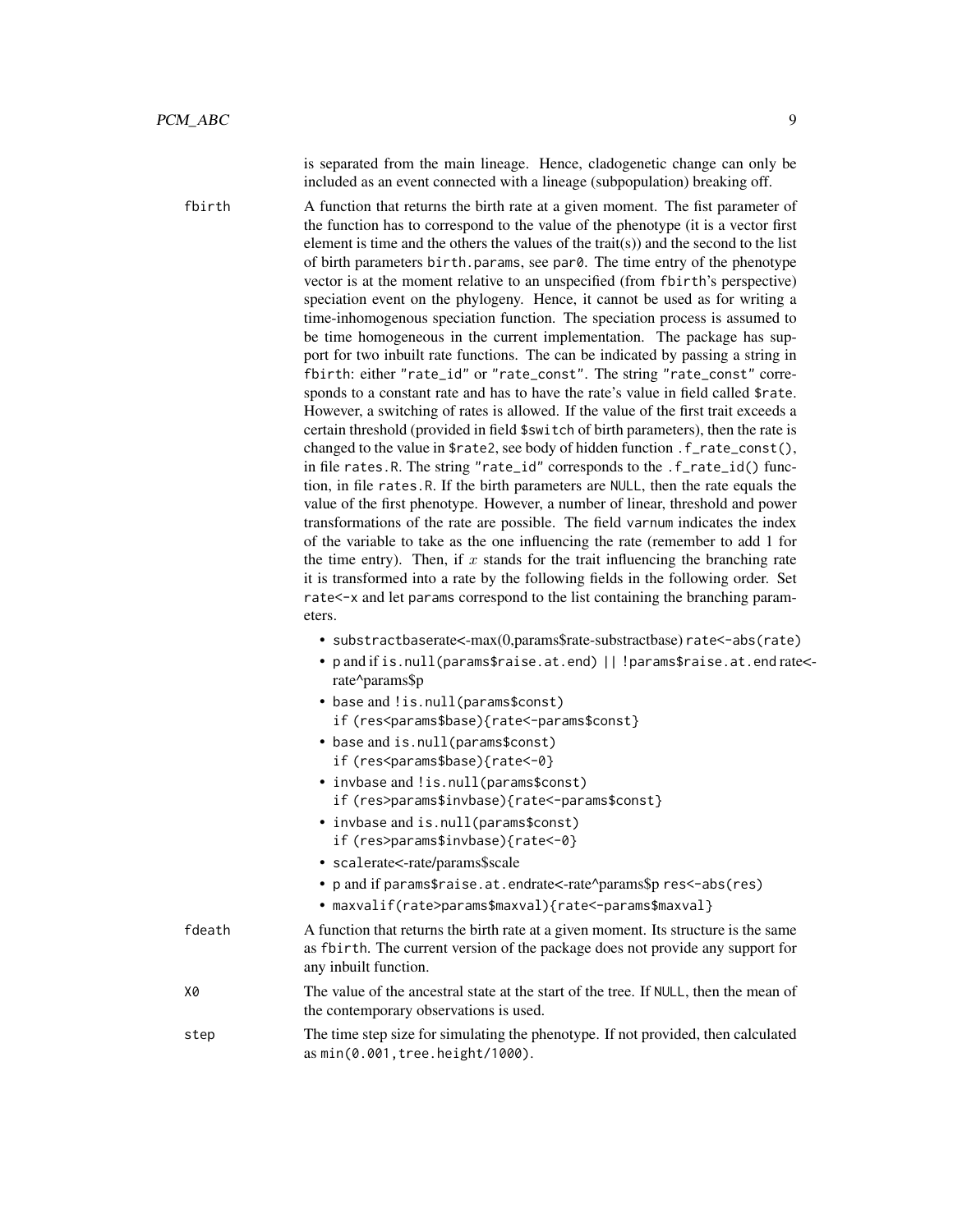| abcsteps          | The number of steps of the ABC search procedure.                                                                                                                                                                                                                                                                                                                                                                                                                                                                                                                                                                                                                                                                                                                                                                                                                                                                                                                                                                                                                                                                                                                      |
|-------------------|-----------------------------------------------------------------------------------------------------------------------------------------------------------------------------------------------------------------------------------------------------------------------------------------------------------------------------------------------------------------------------------------------------------------------------------------------------------------------------------------------------------------------------------------------------------------------------------------------------------------------------------------------------------------------------------------------------------------------------------------------------------------------------------------------------------------------------------------------------------------------------------------------------------------------------------------------------------------------------------------------------------------------------------------------------------------------------------------------------------------------------------------------------------------------|
| eps               | The acceptance tolerance of the ABC algorithm.                                                                                                                                                                                                                                                                                                                                                                                                                                                                                                                                                                                                                                                                                                                                                                                                                                                                                                                                                                                                                                                                                                                        |
| fupdate           | How should the parameters be updated at each step of the ABC search algo-<br>rithm. The user may provide their own function that has to handle the follow-<br>ing call fupdate(par, par0, baccept, ABCdist, phenotypedata, phyltree),<br>where par is the current proposal for the parameter, baccept a logical vari-<br>able indicating if par were accepted or rejected and ABCdist the distance be-<br>tween the observed and simulated under par data. The three other parameters<br>par0, phenotypedata and phyltree are those that were provided in the call to<br>ABCdist. The user may write "standard" in place of providing a function and<br>then the internal function . f_standard_update(). This function makes mean 0<br>normal jitters (with standard deviation provided through abcstepsd from par0)<br>for accepted parameters or if they were not accepted draws new parameters from<br>a uniform on [-10,10] distribution.                                                                                                                                                                                                                        |
| typeprintprogress |                                                                                                                                                                                                                                                                                                                                                                                                                                                                                                                                                                                                                                                                                                                                                                                                                                                                                                                                                                                                                                                                                                                                                                       |
|                   | What should be printed out at each step of the ABC search algorithm. If NULL,<br>then nothing, otherwise the package offers one possibility, "dist"-the iteration<br>number and distance of the simulated dataset from. The user is free to write their<br>own function here. The first parameter of the function has to be an integer (the<br>iteration number), the second a real value (the distance) and the third a list (the<br>proposed model parameters, see par0 format).                                                                                                                                                                                                                                                                                                                                                                                                                                                                                                                                                                                                                                                                                    |
| tree.fixed        | Does the trait value process influence the branching dynamics (FALSE) or the<br>branching structure is independent of the trait (TRUE).                                                                                                                                                                                                                                                                                                                                                                                                                                                                                                                                                                                                                                                                                                                                                                                                                                                                                                                                                                                                                               |
| dist_method       | A vector with two entries, the first is the method for calculating the distance be-<br>tween the simulated and observed trait data. The second is is the method for cal-<br>culating the distance between the simulated and observed phylogeny. Possible<br>values for the phenotype distance are "variance", "variancemean", "order"<br>and for the distance between phylogenies are "bdcoeffs", "node_heights",<br>"logweighted_node_heights", "RF.dist", "wRF.dist", "wRFnorm.dist",<br>"KF.dist", "path.dist", "path.dist.weights", "dist.topo.KF1994",<br>"treeDist", "BHV" and "BHVedge". The "BHV" and "BHVedge" methods will<br>only work if the distory package is installed. If it is not, then they will be re-<br>placed by "wRFnorm.dist" and "RF.dist" respectively. The distory package<br>is orphaned at the moment on CRAN. See Details for description of the meth-<br>ods. The choice of which distance calculation method is better seems to depend<br>on the model of evolution, number of abcsteps and value of eps. Some ex-<br>perimentation is recommended. If the tree is assumed to be fixed, then the tree<br>distance method is ignored. |

#### Details

Some details of the function might change. In a future release it should be possible for the user to provide their own custom distance function, time-inhomogenous branching and trait simulation. The fields sum.dists.from.data and sum.inv.dists.from.data will probably be removed from the output object.

At the moment the distance function is calculated as (tree.distance+trait.distance)/2 or only with trait.distance if the tree is assumed fixed. The possible distance functions between simulates and observed phenotypes are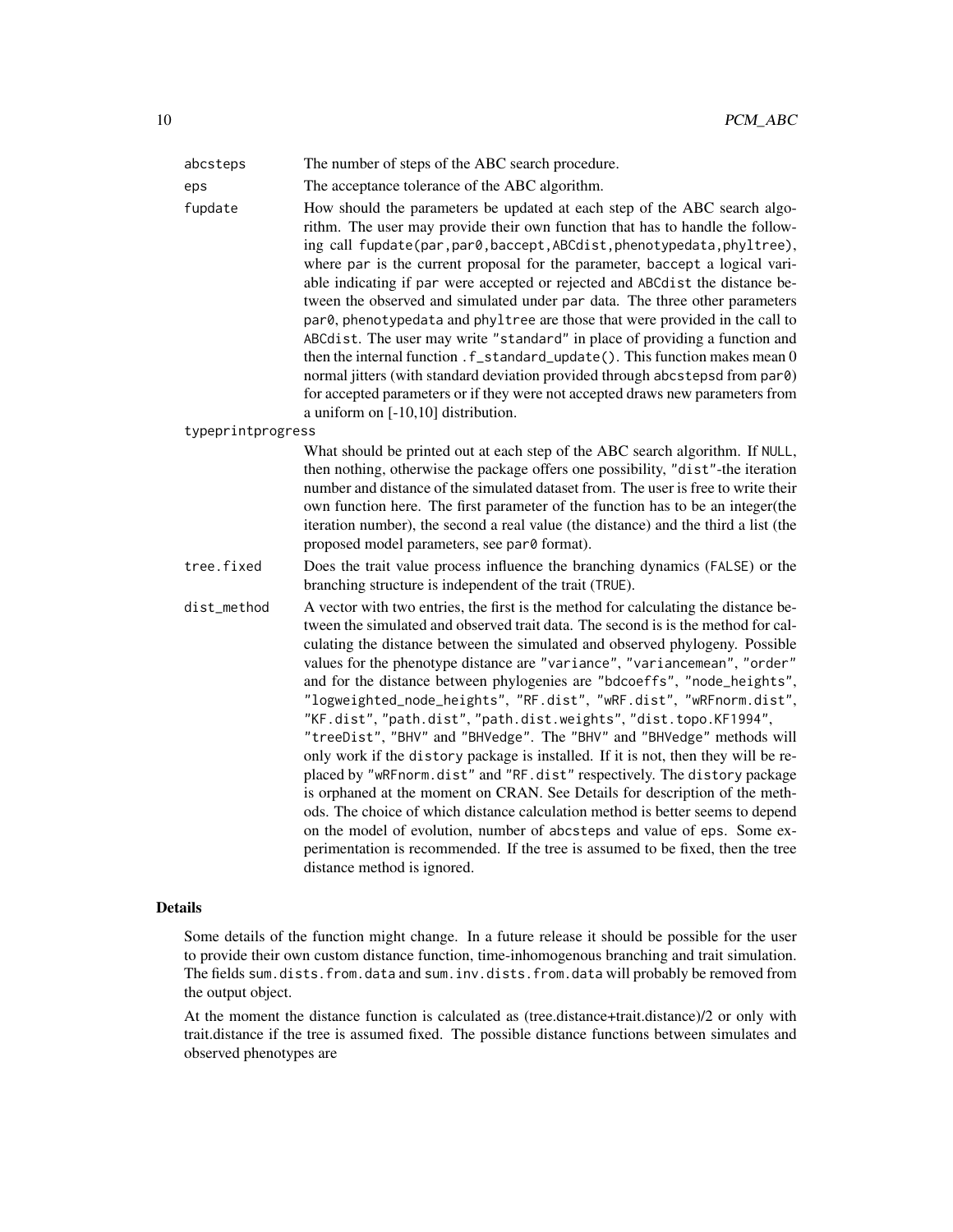- "variance"calculates the Euclidean distance between covariance matrices estimated from simulated and original data. The differences between entries are weighted by the sum of their absolute values so that the distance is in [0,1],
- "variancemean"calculates the Euclidean distance between mean vectors and covariance matrices estimated from simulated and original data. The differences between entries are weighted by the sum of their absolute values so that the distance is in  $[0,1]$ . The difference between the means and covariances are weighted equally.
- "order"calculates the mean squared difference between ordered (by absolute value) tip measurements (scaled by maximum observed trait in each dimension so that distance is in [0,1] and then the difference between each pair of traits is scaled by the sum of their absolute values to remove effects of scale).

The possible distance functions between simulates and observed phenotypes are

- "bdcoeffs" first using geiger: :bd.km() estimates the net diversification rate for both trees and then calculates the distance between the trees as the total variation distance between two exponential distributions with rates equalling the estimated net diversification rates.
- "node\_heights"calculates the root mean square distance between node heights (scaled by tree height so that distance is in [0,1] and then the difference between each node height is scaled by the sum of the two heights to remove effects of scale)
- "logweighted\_node\_heights"similarly as "node\_heights" but additionally divides the squared scaled difference is divided by the logarithm of the inverse order (i.e. the highest is 1) statistic, to reduce the role of smaller heights.
- "RF.dist"calls phangorn::RF.dist()
- "wRF.dist"calls phangorn::wRF.dist() with normalize=FALSE
- "wRFnorm.dist"calls phangorn::wRF.dist() with normalize=TRUE
- "KF.dist"calls phangorn::KF.dist()
- "path.dist"calls phangorn::path.dist() with use.weight=FALSE
- "path.dist.weights"calls phangorn::path.dist() with use.weight=TRUE
- "dist.topo.KF1994"calls ape::dist.topo() with method="score"
- "BHV"calls distory::dist.multiPhylo() with method="geodesic"
- "BHVedge"calls distory::dist.multiPhylo() with method="edgeset"

The tree is simulated by means of a Cox process (i.e. Poisson process with random rate). First the trait is simulated along the spine of a tree, i.e. a lineage of duration tree.height. Then, along this spine the birth and death rates are calculated (they may depend on the value of the phenotype). The maximum for each rate is calculated and a homogeneous Poisson process with the maximum rate is simulated. Then, these events are thinned. Each event is retained with probability equalling true rate divided by maximum of rate (p. 32, Sheldon 2006). All speciation events are retained until the first death event.

#### Value

param.estimate A list, in the form of  $par0$ , with a point estimate of the parameters. This point estimate is calculated from all the accepted points by using inverse distance weighting. The distances for the weighting are the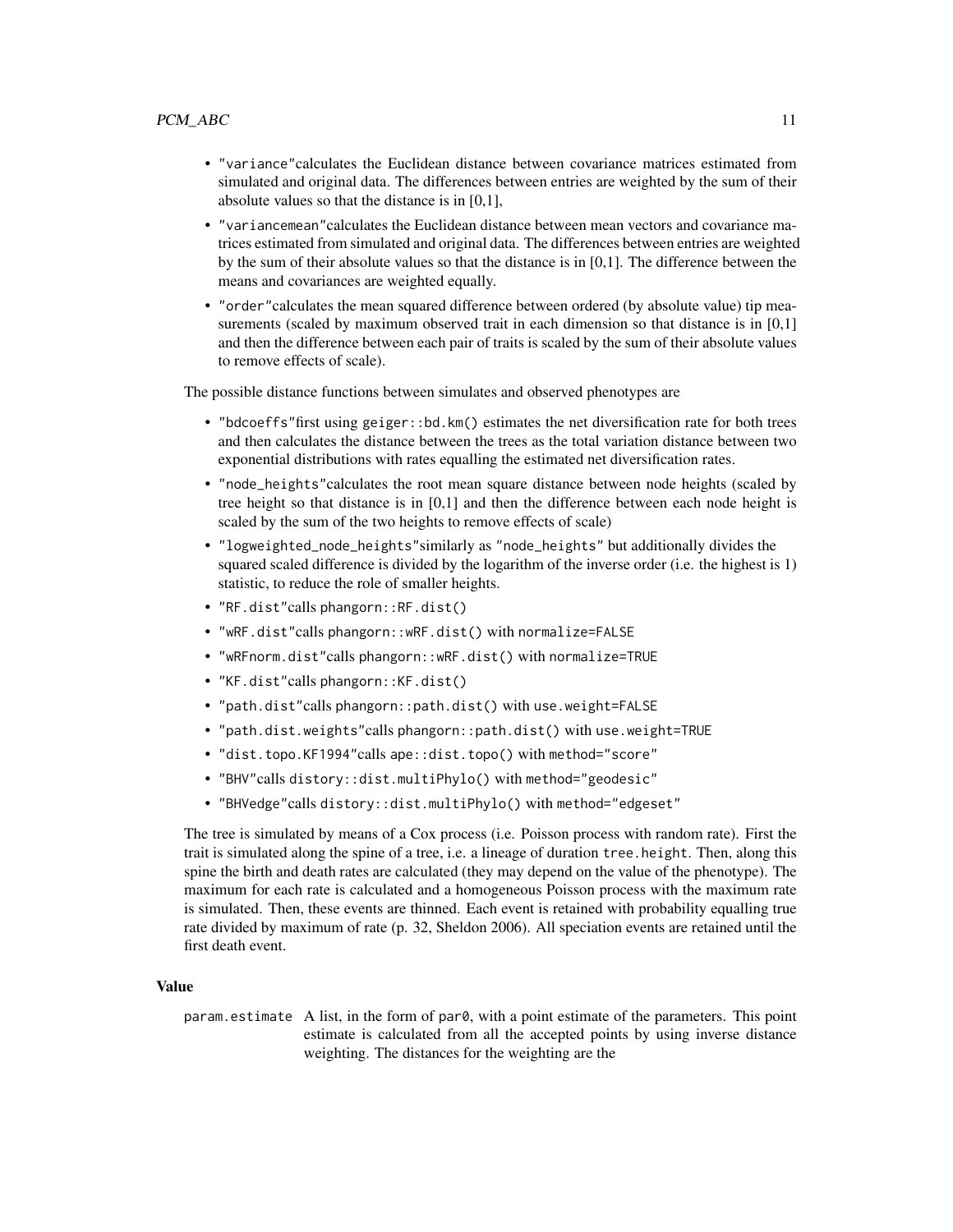<span id="page-11-0"></span>

|                         | all.accepted        | A list with all the accepted parameters during the ABC search. This will allow                                                                                  |
|-------------------------|---------------------|-----------------------------------------------------------------------------------------------------------------------------------------------------------------|
|                         |                     | for the presentation of the posterior distribution of the parameters.                                                                                           |
|                         | sum.dists.from.data |                                                                                                                                                                 |
|                         |                     | The sum of all the distances between the observed data and the simulated data<br>under the accepted parameter sets in the ABC search procedure.                 |
| sum.inv.dists.from.data |                     |                                                                                                                                                                 |
|                         |                     | The sum of all the inverses of the distances between the observed data and the<br>simulated data under the accepted parameter sets in the ABC search procedure. |

#### Author(s)

Krzysztof Bartoszek

#### References

Bartoszek, K. and Lio', P (2019). Modelling trait dependent speciation with Approximate Bayesian Computation. Acta Physica Polonica B Proceedings Supplement 12(1):25-47.

Sheldon R. M. (2006). Simulation. Elsevier Academic Press.

#### See Also

[simulate\\_sde\\_on\\_branch](#page-18-1)

#### Examples

```
## simulate 3d OUBM model
## This example requires the R package ape
## (to generate the tree in phylo format).
set.seed(12345)
phyltree<-ape::rphylo(n=15,birth=1,death=0)
simulate_mvsl_sde<-function(time,params,X0,step){
   A <- c(paste("(-",params$a11,")*(x1-(",params$psi1,"))
   -(",params$a12,")*(x2-(",params$psi2,"))-(",params$b11,")*x3",sep=""),
   paste("(-",params$a21,")*(x1-(",params$psi1,"))
    -(",params$a22,")*(x2-(",params$psi2,"))-(",params$b21,")*x3",sep=""),0)
    S <- matrix( c( params$s11, params$s12, 0, 0, params$s22
    , 0, 0, 0, params$s33), 3, 3,byrow=TRUE)
   yuima.3d <- yuima::setModel(drift = A, diffusion = S,
   state.variable=c("x1","x2","x3"),solve.variable=c("x1","x2","x3"))
    simulate_sde_on_branch(time,yuima.3d,X0,step)
}
sde.params<-list(a11=2.569531,a12=0,a21=0,a22=28.2608,b11=-5.482939,
b21=-34.806936,s11=0.5513215,s12=1.059831,s22=1.247302,s33=1.181376,
psi1=10,psi2=-10)
X0<-c(10,4.103157,3.834698)
step<-0.5 ## for keeping example's running time short <5s as CRAN policy,
            ## in reality should be much smaller e.g. step<-0.001
simres<-simulate_phenotype_on_tree(phyltree, simulate_mvsl_sde, sde.params, X0, step)
```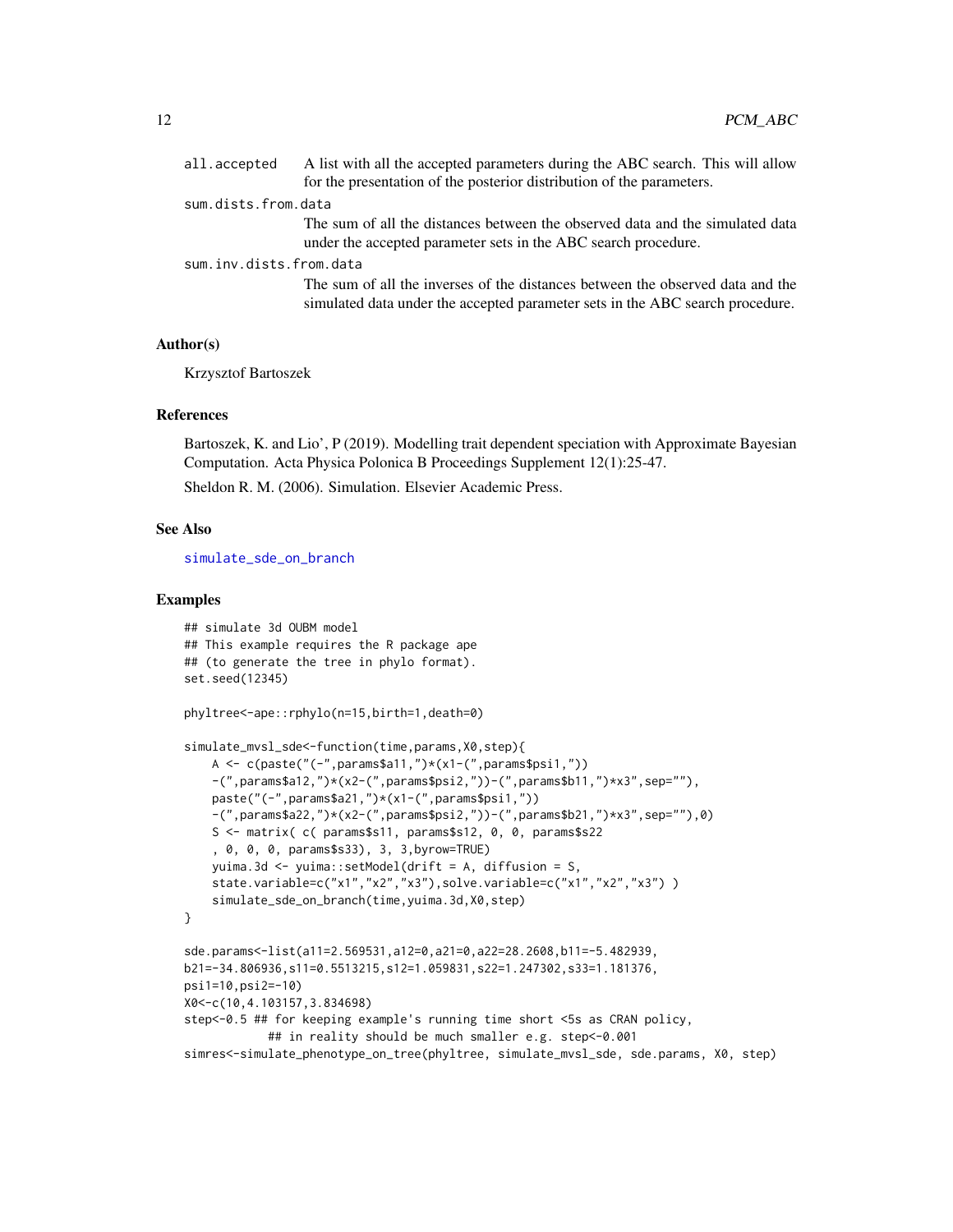```
## extract the measurements at the tips
phenotypedata<-get_phylogenetic_sample(simres)
birth.params<-list(rate=10,maxval=10,abcstepsd=0.01,positivevars=c(TRUE,TRUE),
fixed=c(FALSE,TRUE))
sde.params<-list(a11=2.569531,a12=0,a21=0,a22=28.2608,b11=-5.482939,
b21=-34.806936,s11=0.5513215,s12=1.059831,s22=1.247302,s33=1.181376,
psi1=10,psi2=-10,
positivevars=c(TRUE,FALSE,FALSE,TRUE,FALSE,FALSE,TRUE,FALSE,TRUE,TRUE,FALSE,FALSE),
abcstepsd=rep(0.1,12))
par0<-list(phenotype.model.params=sde.params,birth.params=birth.params)
fbirth<-"rate_const"
fdeath<-NULL
X0<-c(10,4.103157,3.834698)
step<-0.05 ## for keeping example's running time short <5s as CRAN policy,
            ## in reality should be much smaller e.g. step<-0.001
abcsteps<-2 ## for keeping example's running time short <5s as CRAN policy,
          ## in reality should be much larger e.g. abcsteps<-500
eps<-1 ## for toy example's output to be useful,
          ## in reality should be much smaller e.g. eps<-0.25
## estimate parameters
ABCres<-PCM_ABC(phyltree=phyltree,phenotypedata=phenotypedata,
par0=par0,phenotype.model=simulate_mvsl_sde,fbirth=fbirth,fdeath=fdeath,X0=X0,
step=step,abcsteps=abcsteps,eps=eps)
```
simulate\_phenotype\_on\_tree *Simulate a stochastic process on top of a phylogeny.*

#### Description

The function simulates phenotypic dataset under user defined models trait evolution. The phenotype evolves on top of a fixed phylogeny.

#### Usage

```
simulate_phenotype_on_tree(phyltree, fsimulphenotype, simul.params, X0, step)
```
#### Arguments

phyltree The phylogeny in phylo format. The tree can be obtained from e.g. a nexus file by the read.nexus() function from the ape package. The "standard" ape node indexing is assumed: for a tree with  $n$  tips, the tips should have indices 1:n and the root index n+1.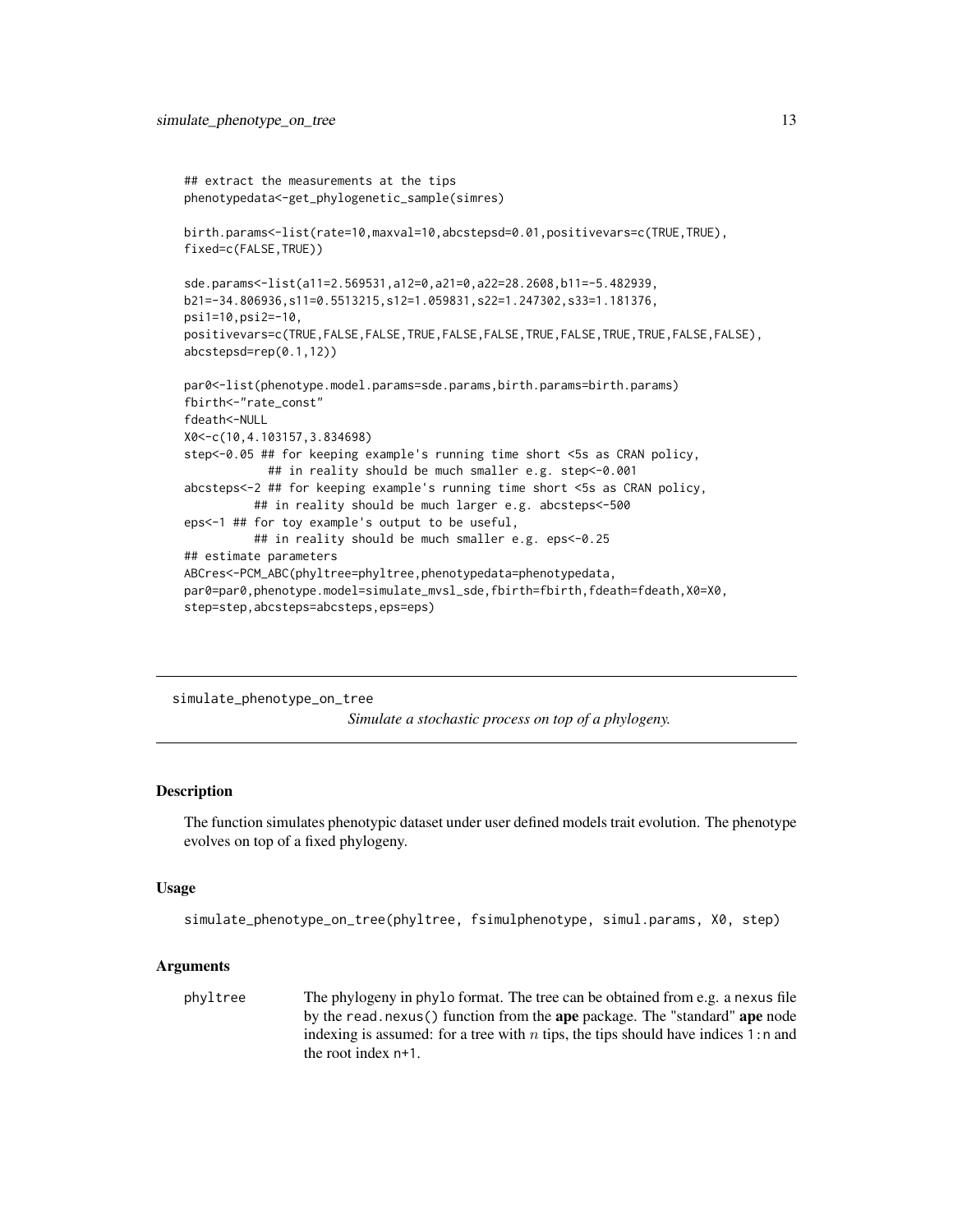#### fsimulphenotype

|              | The name of a function to simulate the phenotype over a period of time. The<br>function has to have four parameters (in the following order not by name): time,<br>params, X0 and step. The parameter time is the duration of the simulation,<br>i.e. the length of the branch. The parameter params is a list of the parameters<br>governing the simulation, what will be passed here is the list<br>phenotype.model.params, without the fields fixed, abstepsd and<br>positivevars. It is up to the function in phenotype. model to interpret the<br>provided parameters. X0 stands for the value at the start of the branch and step is<br>a control parameter governing the time step size of the simulation. The pemabe<br>package has inbuilt support for simulating the trait as as stochastic differential<br>equation by the yuima package with the function simulate_sde_on_branch(). |
|--------------|-------------------------------------------------------------------------------------------------------------------------------------------------------------------------------------------------------------------------------------------------------------------------------------------------------------------------------------------------------------------------------------------------------------------------------------------------------------------------------------------------------------------------------------------------------------------------------------------------------------------------------------------------------------------------------------------------------------------------------------------------------------------------------------------------------------------------------------------------------------------------------------------------|
|              | However the user needs to write the phenotype. model function that translates<br>the vector of parameters into an object that is understandable by yuima and then<br>call simulate_sde_on_branch(), see the Example.                                                                                                                                                                                                                                                                                                                                                                                                                                                                                                                                                                                                                                                                            |
|              | The phenotype is simulated prior to the simulation of the speciation/extinction<br>events on a lineage. Hence, it is not possible (at the moment) to include some<br>special event (e.g. a cladogenetic jump) at branching. Such dynamics are only<br>possible at the start of the lineage, i.e. when the new lineage is separated from<br>the main lineage. Hence, cladogenetic change can only be included as an event<br>connected with a lineage (subpopulation) breaking off.                                                                                                                                                                                                                                                                                                                                                                                                              |
| simul.params | The parameters of the stochastic model to simulate the phenotype. They should<br>be passed as a named list.                                                                                                                                                                                                                                                                                                                                                                                                                                                                                                                                                                                                                                                                                                                                                                                     |
| X0           | The value of the ancestral state at the start of the tree.                                                                                                                                                                                                                                                                                                                                                                                                                                                                                                                                                                                                                                                                                                                                                                                                                                      |
| step         | The time step size for simulating the phenotype. If not provided, then calculated<br>as min(0.001, tree.height/1000).                                                                                                                                                                                                                                                                                                                                                                                                                                                                                                                                                                                                                                                                                                                                                                           |
|              |                                                                                                                                                                                                                                                                                                                                                                                                                                                                                                                                                                                                                                                                                                                                                                                                                                                                                                 |

#### Value

| tree                  | The simulated tree in phylo format.                                                                                                                                                                                                                                                                                                                                                                    |
|-----------------------|--------------------------------------------------------------------------------------------------------------------------------------------------------------------------------------------------------------------------------------------------------------------------------------------------------------------------------------------------------------------------------------------------------|
| phenotype             | A list of the trajectory of the simulated phenotype. Each entry corresponds to<br>a lineage that started at some point of the tree. Each entry is a matrix with first<br>row equalling time (relative to start of the lineage, hence if absolute time since<br>tree's origin is needed it needs to be recalculated, see draw_phylproc()'s code)<br>and the next rows correspond to the trait value(s). |
| root.branch.phenotype |                                                                                                                                                                                                                                                                                                                                                                                                        |
|                       | The simulation on the root branch. A matrix with first row being time and next<br>rows the simulated trait(s).                                                                                                                                                                                                                                                                                         |

#### Author(s)

Krzysztof Bartoszek

#### References

Bartoszek, K. and Lio', P (2019). Modelling trait dependent speciation with Approximate Bayesian Computation. Acta Physica Polonica B Proceedings Supplement 12(1):25-47.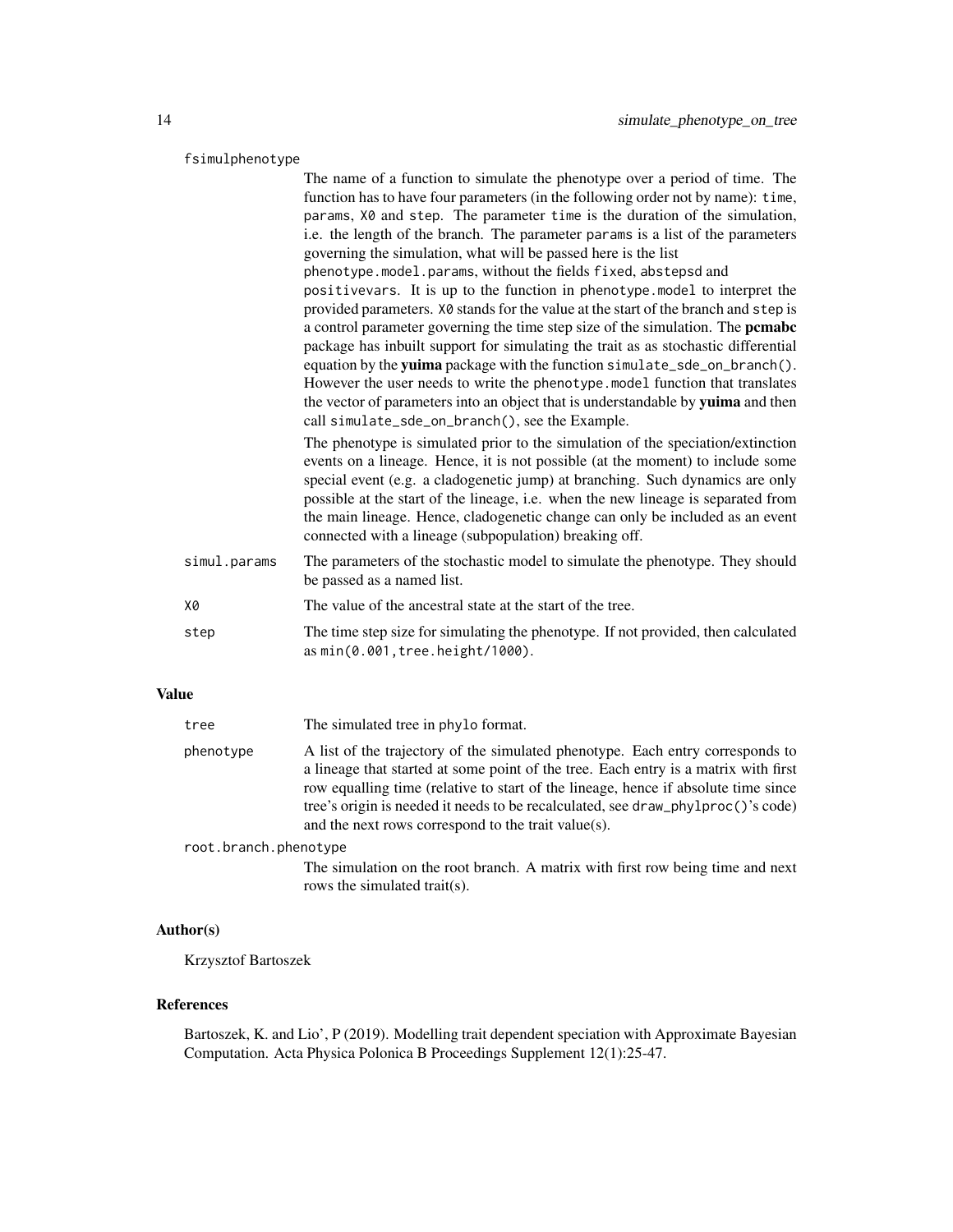<span id="page-14-0"></span>simulate\_phylproc 15

#### See Also

[simulate\\_phylproc](#page-14-1)

#### Examples

```
## simulate 3d OUBM model
## This example requires the R package ape
## (to generate the tree in phylo format).
set.seed(12345)
phyltree<-ape::rphylo(n=5,birth=1,death=0)
simulate_mvsl_sde<-function(time,params,X0,step){
   A <- c(paste("(-",params$a11,")*(x1-(",params$psi1,"))
    -(",params$a12,")*(x2-(",params$psi2,"))-(",params$b11,")*x3",sep=""),
   paste("(-",params$a21,")*(x1-(",params$psi1,"))
    -(",params$a22,")*(x2-(",params$psi2,"))-(",params$b21,")*x3",sep=""),0)
   S <- matrix( c( params$s11, params$s12, 0, 0, params$s22
    , 0, 0, 0, params$s33), 3, 3,byrow=TRUE)
   yuima.3d <- yuima::setModel(drift = A, diffusion = S,
    state.variable=c("x1","x2","x3"),solve.variable=c("x1","x2","x3"))
    simulate_sde_on_branch(time,yuima.3d,X0,step)
}
birth.params<-list(scale=1,maxval=10000)
sde.params<-list(a11=2.569531,a12=0,a21=0,a22=28.2608,b11=-5.482939,
b21=-34.806936,s11=0.5513215,s12=1.059831,s22=1.247302,s33=1.181376,
psi1=-2.4590422,psi2=-0.6197838)
X0<-c(5.723548,4.103157,3.834698)
step<-0.5 ## for keeping example's running time short <5s as CRAN policy,
          ## in reality should be much smaller e.g. step<-0.001
simres<-simulate_phenotype_on_tree(phyltree, simulate_mvsl_sde, sde.params, X0, step)
```
<span id="page-14-1"></span>simulate\_phylproc *Simultaneously simulate a phylogeny and a trait evolving on it.*

#### Description

The function does simulates a phylogeny and phenotypic dataset under user defined models of trait and phylogeny evolution. In particular the phenotype may influence the branching dynamics.

#### Usage

```
simulate_phylproc(tree.height, simul.params, X0, fbirth, fdeath=NULL,
fbirth.params=NULL, fdeath.params=NULL, fsimulphenotype="sde.yuima",
n.contemporary=-1, n.tips.total=1000, step=NULL)
```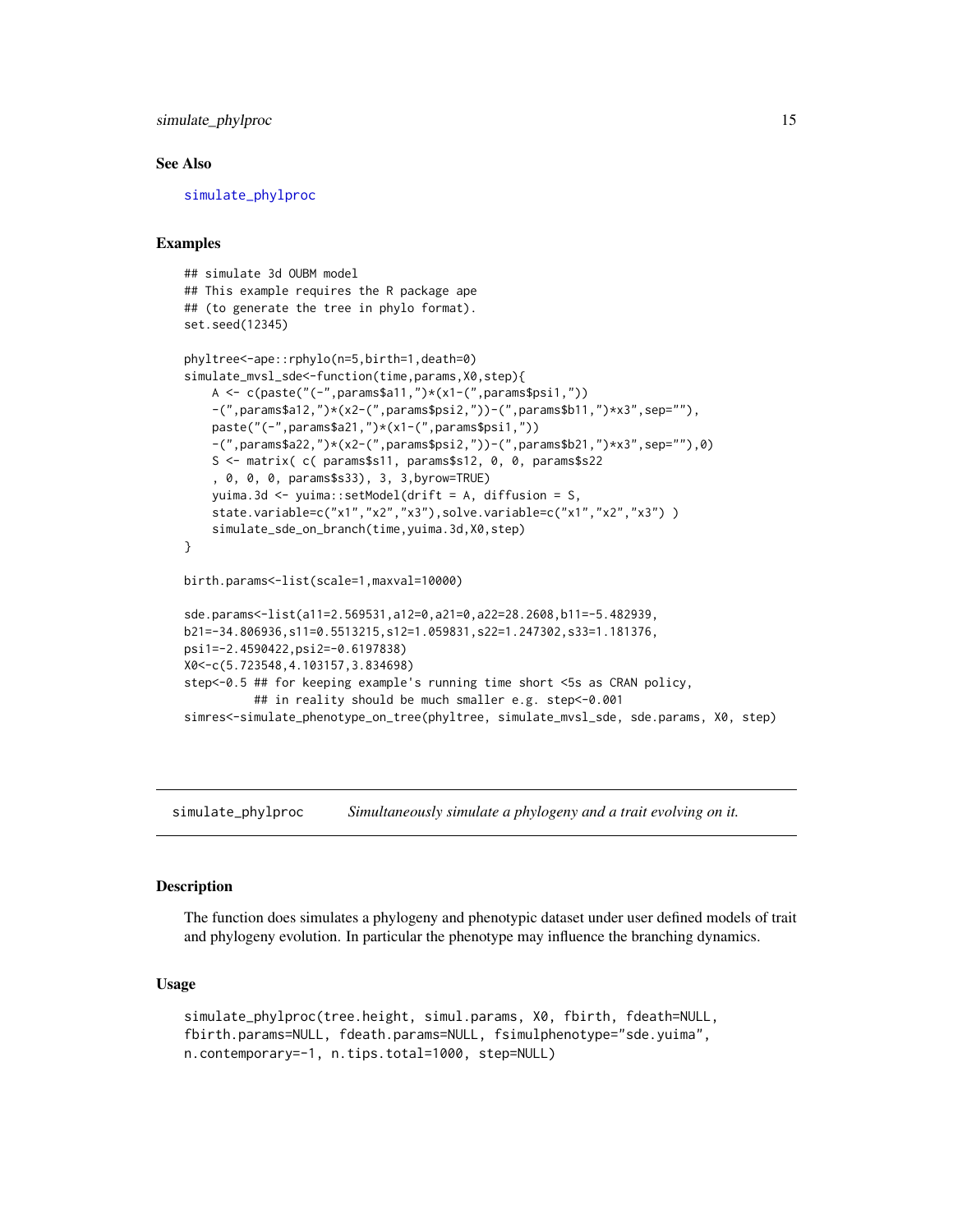### Arguments

| tree.height  | The height of the desired output tree. The simulated tree is conditioned to be of<br>a certain height.                                                                                                                                                                                                                                                                                                                                                                                                                                                                                                                                                                                                                                                                                                                                                                                                                                                                                                                                                                                                                                                                                                                                                                                                                                                                                                                                                                                                                                                                                                                                                                                                                                                                                                                                                                                           |
|--------------|--------------------------------------------------------------------------------------------------------------------------------------------------------------------------------------------------------------------------------------------------------------------------------------------------------------------------------------------------------------------------------------------------------------------------------------------------------------------------------------------------------------------------------------------------------------------------------------------------------------------------------------------------------------------------------------------------------------------------------------------------------------------------------------------------------------------------------------------------------------------------------------------------------------------------------------------------------------------------------------------------------------------------------------------------------------------------------------------------------------------------------------------------------------------------------------------------------------------------------------------------------------------------------------------------------------------------------------------------------------------------------------------------------------------------------------------------------------------------------------------------------------------------------------------------------------------------------------------------------------------------------------------------------------------------------------------------------------------------------------------------------------------------------------------------------------------------------------------------------------------------------------------------|
| simul.params | The parameters of the stochastic model to simulate the phenotype. They should<br>be passed as a named list.                                                                                                                                                                                                                                                                                                                                                                                                                                                                                                                                                                                                                                                                                                                                                                                                                                                                                                                                                                                                                                                                                                                                                                                                                                                                                                                                                                                                                                                                                                                                                                                                                                                                                                                                                                                      |
| Х0           | The value of the ancestral state at the start of the tree.                                                                                                                                                                                                                                                                                                                                                                                                                                                                                                                                                                                                                                                                                                                                                                                                                                                                                                                                                                                                                                                                                                                                                                                                                                                                                                                                                                                                                                                                                                                                                                                                                                                                                                                                                                                                                                       |
| fbirth       | A function that returns the birth rate at a given moment. The fist parameter of<br>the function has to correspond to the value of the phenotype (it is a vector first<br>element is time and the others the values of the trait(s)) and the second to the list<br>of birth parameters birth.params, see par0. The time entry of the phenotype<br>vector is at the moment relative to an unspecified (from fbirth's perspective)<br>speciation event on the phylogeny. Hence, it cannot be used as for writing a<br>time-inhomogenous speciation function. The speciation process is assumed to<br>be time homogeneous in the current implementation. The package has sup-<br>port for two inbuilt rate functions. The can be indicated by passing a string in<br>fbirth: either "rate_id" or "rate_const". The string "rate_const" corre-<br>sponds to a constant rate and has to have the rate's value in field called \$rate.<br>However, a switching of rates is allowed. If the value of the first trait exceeds a<br>certain threshold (provided in field \$switch of birth parameters), then the rate is<br>changed to the value in \$rate2, see body of hidden function .f_rate_const(),<br>in file rates. R. The string "rate_id" corresponds to the .f_rate_id() func-<br>tion, in file rates. R. If the birth parameters are NULL, then the rate equals the<br>value of the first phenotype. However, a number of linear, threshold and power<br>transformations of the rate are possible. The field varnum indicates the index<br>of the variable to take as the one influencing the rate (remember to add 1 for<br>the time entry). Then, if $x$ stands for the trait influencing the branching rate<br>it is transformed into a rate by the following fields in the following order. Set<br>rate<-x and let params correspond to the list containing the branching param-<br>eters. |
|              | • substractbaserate<-max(0,params\$rate-substractbase) rate<-abs(rate)                                                                                                                                                                                                                                                                                                                                                                                                                                                                                                                                                                                                                                                                                                                                                                                                                                                                                                                                                                                                                                                                                                                                                                                                                                                                                                                                                                                                                                                                                                                                                                                                                                                                                                                                                                                                                           |
|              | • p and if is.null(params\$raise.at.end)     !params\$raise.at.end rate<-<br>rate^params\$p                                                                                                                                                                                                                                                                                                                                                                                                                                                                                                                                                                                                                                                                                                                                                                                                                                                                                                                                                                                                                                                                                                                                                                                                                                                                                                                                                                                                                                                                                                                                                                                                                                                                                                                                                                                                      |
|              | • base and !is.null(params\$const)                                                                                                                                                                                                                                                                                                                                                                                                                                                                                                                                                                                                                                                                                                                                                                                                                                                                                                                                                                                                                                                                                                                                                                                                                                                                                                                                                                                                                                                                                                                                                                                                                                                                                                                                                                                                                                                               |
|              | if (res <params\$base){rate<-params\$const}< td=""></params\$base){rate<-params\$const}<>                                                                                                                                                                                                                                                                                                                                                                                                                                                                                                                                                                                                                                                                                                                                                                                                                                                                                                                                                                                                                                                                                                                                                                                                                                                                                                                                                                                                                                                                                                                                                                                                                                                                                                                                                                                                        |
|              | • base and is.null(params\$const)<br>if (res <params\$base){rate<-0}< td=""></params\$base){rate<-0}<>                                                                                                                                                                                                                                                                                                                                                                                                                                                                                                                                                                                                                                                                                                                                                                                                                                                                                                                                                                                                                                                                                                                                                                                                                                                                                                                                                                                                                                                                                                                                                                                                                                                                                                                                                                                           |
|              | • invbase and !is.null(params\$const)                                                                                                                                                                                                                                                                                                                                                                                                                                                                                                                                                                                                                                                                                                                                                                                                                                                                                                                                                                                                                                                                                                                                                                                                                                                                                                                                                                                                                                                                                                                                                                                                                                                                                                                                                                                                                                                            |
|              | if (res>params\$invbase){rate<-params\$const}                                                                                                                                                                                                                                                                                                                                                                                                                                                                                                                                                                                                                                                                                                                                                                                                                                                                                                                                                                                                                                                                                                                                                                                                                                                                                                                                                                                                                                                                                                                                                                                                                                                                                                                                                                                                                                                    |
|              | • invbase and is.null(params\$const)                                                                                                                                                                                                                                                                                                                                                                                                                                                                                                                                                                                                                                                                                                                                                                                                                                                                                                                                                                                                                                                                                                                                                                                                                                                                                                                                                                                                                                                                                                                                                                                                                                                                                                                                                                                                                                                             |
|              | if (res>params\$invbase){rate<-0}<br>· scalerate<-rate/params\$scale                                                                                                                                                                                                                                                                                                                                                                                                                                                                                                                                                                                                                                                                                                                                                                                                                                                                                                                                                                                                                                                                                                                                                                                                                                                                                                                                                                                                                                                                                                                                                                                                                                                                                                                                                                                                                             |
|              | • p and if params\$raise.at.endrate<-rate^params\$p res<-abs(res)                                                                                                                                                                                                                                                                                                                                                                                                                                                                                                                                                                                                                                                                                                                                                                                                                                                                                                                                                                                                                                                                                                                                                                                                                                                                                                                                                                                                                                                                                                                                                                                                                                                                                                                                                                                                                                |
|              | • maxvalif(rate>params\$maxval){rate<-params\$maxval}                                                                                                                                                                                                                                                                                                                                                                                                                                                                                                                                                                                                                                                                                                                                                                                                                                                                                                                                                                                                                                                                                                                                                                                                                                                                                                                                                                                                                                                                                                                                                                                                                                                                                                                                                                                                                                            |
| fdeath       | A function that returns the birth rate at a given moment. Its structure is the same<br>as fbirth. The current version of the package does not provide any support for<br>any inbuilt function.                                                                                                                                                                                                                                                                                                                                                                                                                                                                                                                                                                                                                                                                                                                                                                                                                                                                                                                                                                                                                                                                                                                                                                                                                                                                                                                                                                                                                                                                                                                                                                                                                                                                                                   |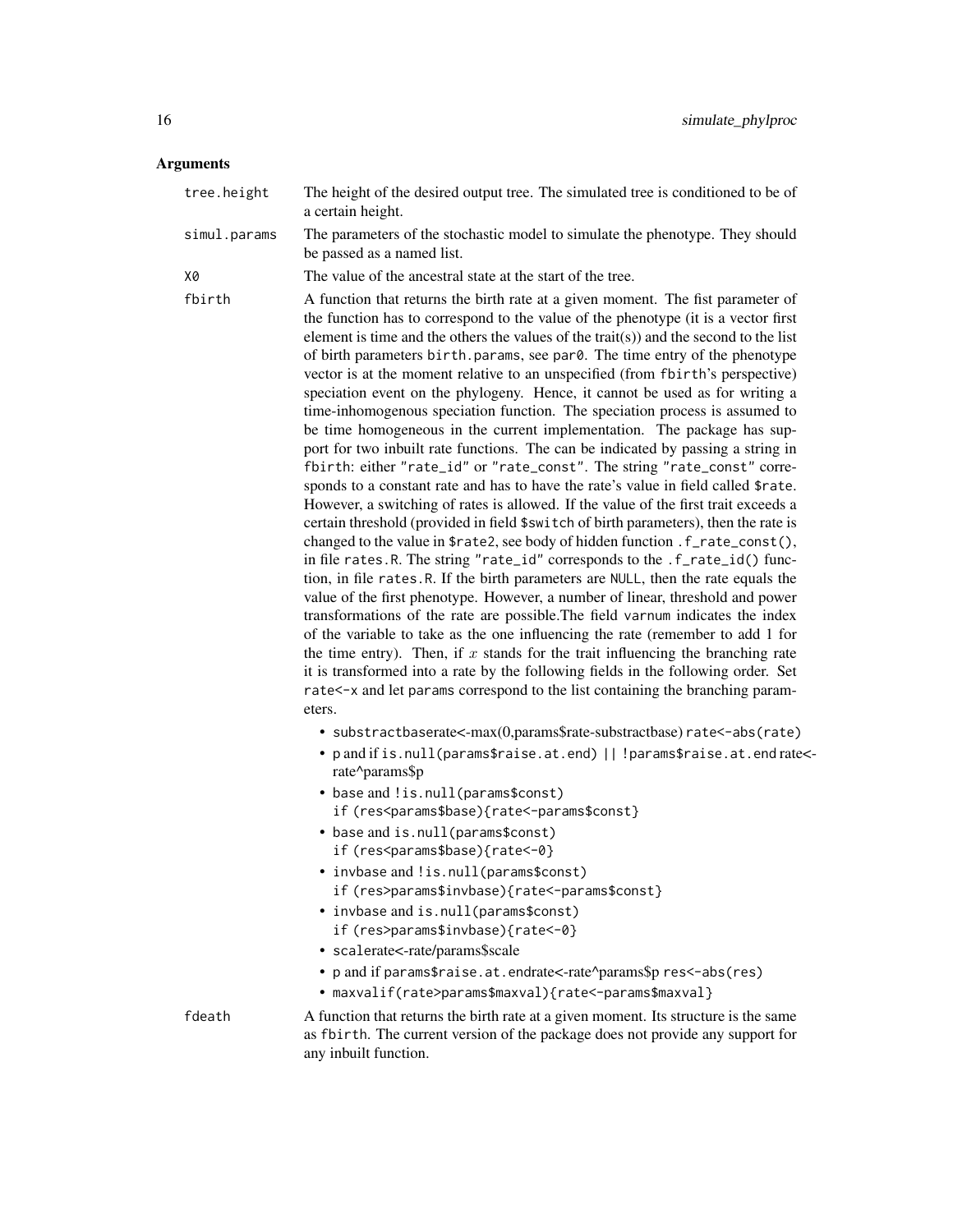- fbirth.params The parameters of the birth rate, to be provided to fbirth. They have to be a named list.
- fdeath.params The parameters of the death rate, to be provided to fdeath. They have to be a named list.

fsimulphenotype

The name of a function to simulate the phenotype over a period of time. The function has to have four parameters (in the following order not by name): time, params, X0 and step. The parameter time is the duration of the simulation, i.e. the length of the branch. The parameter params is a list of the parameters governing the simulation, what will be passed here is the list phenotype.model.params, without the fields fixed, abstepsd and positivevars. It is up to the function in phenotype.model to interpret the provided parameters. X0 stands for the value at the start of the branch and step is a control parameter governing the time step size of the simulation. The pcmabc package has inbuilt support for simulating the trait as as stochastic differential equation by the yuima package with the function simulate\_sde\_on\_branch(). However the user needs to write the phenotype.model function that translates the vector of parameters into an object that is understandable by yuima and then call simulate\_sde\_on\_branch(), see the Example.

The phenotype is simulated prior to the simulation of the speciation/extinction events on a lineage (see Details). Hence, it is not possible (at the moment) to include some special event (e.g. a cladogenetic jump) at branching. Such dynamics are only possible at the start of the lineage, i.e. when the new lineage separated from the main lineage. Hence, cladogenetic change can only be included as an event connected with a lineage (subpopulation) breaking off.

- n.contemporary The number of contemporary species to generate. If equals -1, then ignored. Otherwise when the tree reaches n.contemporary tips at height tree.height the simulation is stopped. However, there is no conditioning on this value, it is just an upper bound. It may just happen that due to the birth and death rate functions the process stops before reaching the target number of tips.
- n.tips.total The total (contemporary and extinct) number of tips to generate. If equals -1, then ignored. Otherwise when the tree reaches n.tips.total tips the simulation is stopped. However, there is no conditioning on this value, it is just an upper bound. It may just happen that due to the birth and death rate functions the process stops before reaching the target number of tips.
- step The time step size for simulating the phenotype. If not provided, then calculated as min(0.001,tree.height/1000).

#### Details

The tree is simulate by means of a Cox process (i.e. Poisson process with random rate). First the trait is simulated along the spine of a tree, i.e. a lineage of duration tree.height. Then, along this spine the birth and death rates are calculated (they may depend on the value of the phenotype). The maximum for each rate is calculated and a homogeneous Poisson process with the maximum rate is simulated. Then, these events are thinned. Each event is retained with probability equalling true rate divided by maximum of rate (p. 32, Sheldon 2006). All speciation events are retained until the first death event.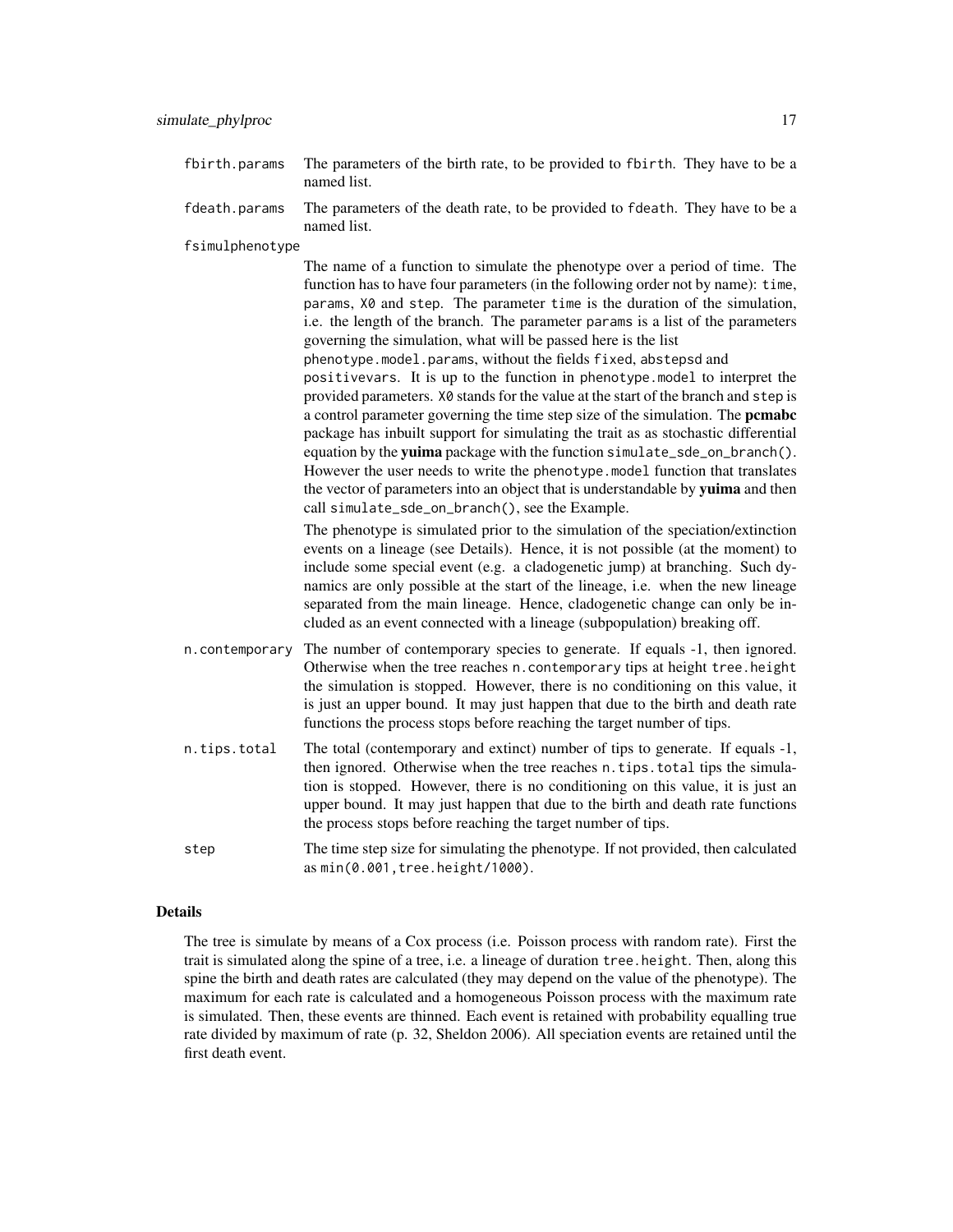<span id="page-17-0"></span>

| tree                  | The simulated tree in phylo format.                                                                                                                                                                                                                                                                                                             |
|-----------------------|-------------------------------------------------------------------------------------------------------------------------------------------------------------------------------------------------------------------------------------------------------------------------------------------------------------------------------------------------|
| phenotype             | A list of the trajectory of the simulated phenotype. The i-th entry of the list cor-<br>responds to the trait's evolution on the i-th edge (as in i-th row of phyltree\$edge)<br>of the tree. Each entry is a matrix with first row equalling time (relative to the<br>start of the branch) and the next rows correspond to the trait value(s). |
| root.branch.phenotype |                                                                                                                                                                                                                                                                                                                                                 |
|                       | The simulation on the root branch. A matrix with first row being time and next<br>rows the simulated trait(s).                                                                                                                                                                                                                                  |

#### Author(s)

Krzysztof Bartoszek

#### References

Bartoszek, K. and Lio', P (2019). Modelling trait dependent speciation with Approximate Bayesian Computation. Acta Physica Polonica B Proceedings Supplement 12(1):25-47.

Sheldon R. M. (2006). Simulation. Elsevier Academic Press.

#### See Also

[PCM\\_ABC](#page-6-1)

#### Examples

## simulate 3d OUBM model with id branching rate set.seed(12345)

```
simulate_mvsl_sde<-function(time,params,X0,step){
    A \leq c(paste("(-",params$a11,")*(x1-(",params$psi1,"))
    -(",params$a12,")*(x2-(",params$psi2,"))-(",params$b11,")*x3",sep=""),
    paste("(-",params$a21,")*(x1-(",params$psi1,"))
    -(",params$a22,")*(x2-(",params$psi2,"))-(",params$b21,")*x3",sep=""),0)
    S <- matrix( c( params$s11, params$s12, 0, 0, params$s22
    , 0, 0, 0, params$s33), 3, 3,byrow=TRUE)
   yuima.3d <- yuima::setModel(drift = A, diffusion = S,
    state.variable=c("x1","x2","x3"),solve.variable=c("x1","x2","x3"))
    simulate_sde_on_branch(time,yuima.3d,X0,step)
}
birth.params<-list(scale=1,maxval=2)
sde.params<-list(a11=2.569531,a12=0,a21=0,a22=28.2608,b11=-5.482939,
b21=-34.806936,s11=0.5513215,s12=1.059831,s22=1.247302,s33=1.181376,
psi1=-2.4590422,psi2=-0.6197838)
X0<-c(5.723548,4.103157,3.834698)
step<-0.25 ## for keeping example's running time short <5s as CRAN policy,
            ## in reality should be much smaller e.g. step<-0.001
```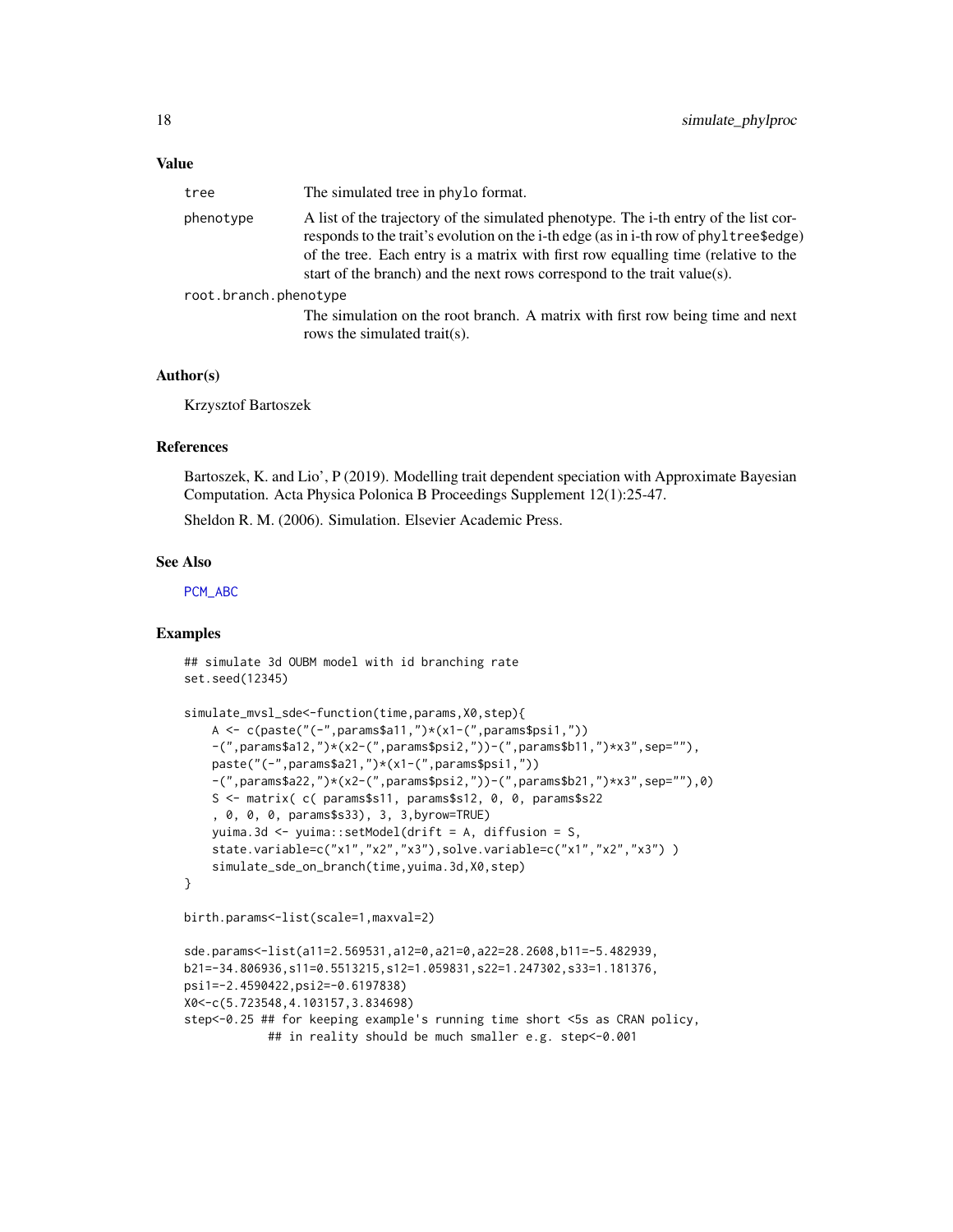```
simres<-simulate_phylproc(3.5, sde.params, X0, fbirth="rate_id", fdeath=NULL,
fbirth.params=NULL, fdeath.params=NULL, fsimulphenotype=simulate_mvsl_sde,
n.contemporary=5, n.tips.total=-1, step=step)
```
<span id="page-18-1"></span>simulate\_sde\_on\_branch

*Simulate a stochastic differential equation on a branch. using the* yuima

#### Description

The function simulates a stochastic differential equation on a branch using the yuima package.

#### Usage

simulate\_sde\_on\_branch(branch.length, model.yuima, X0, step)

#### **Arguments**

|             | branch. length The length of the branch.                                                                           |
|-------------|--------------------------------------------------------------------------------------------------------------------|
| model.yuima | A object that <b>vuima</b> can understand in order to simulate a stochastic differential<br>equation, see Example. |
| X0          | The value at the start of the branch.                                                                              |
| step        | The simulation step size that is provided to <b>vuima</b> .                                                        |

#### Details

The function is a wrapper for calling yuima:: simulate().

#### Value

It returns a matrix whose first row are the time points on the branch and the remaining rows the values of the trait(s).

#### Author(s)

Krzysztof Bartoszek

#### References

Bartoszek, K. and Lio', P (2019). Modelling trait dependent speciation with Approximate Bayesian Computation. Acta Physica Polonica B Proceedings Supplement 12(1):25-47.

Brouste A., Fukasawa M., Hino H., Iacus S. M., Kamatani K., Koike Y., Masuda H., Nomura R., Ogihara T., Shimuzu Y., Uchida M., Yoshida N. (2014). The YUIMA Project: A Computational Framework for Simulation and Inference of Stochastic Differential Equations. Journal of Statistical Software, 57(4): 1-51.

Iacus S. M., Mercuri L., Rroji E.  $(2017)$ . COGARCH $(p,q)$ : Simulation and Inference with the yuima Package. Journal of Statistical Software, 80(4): 1-49.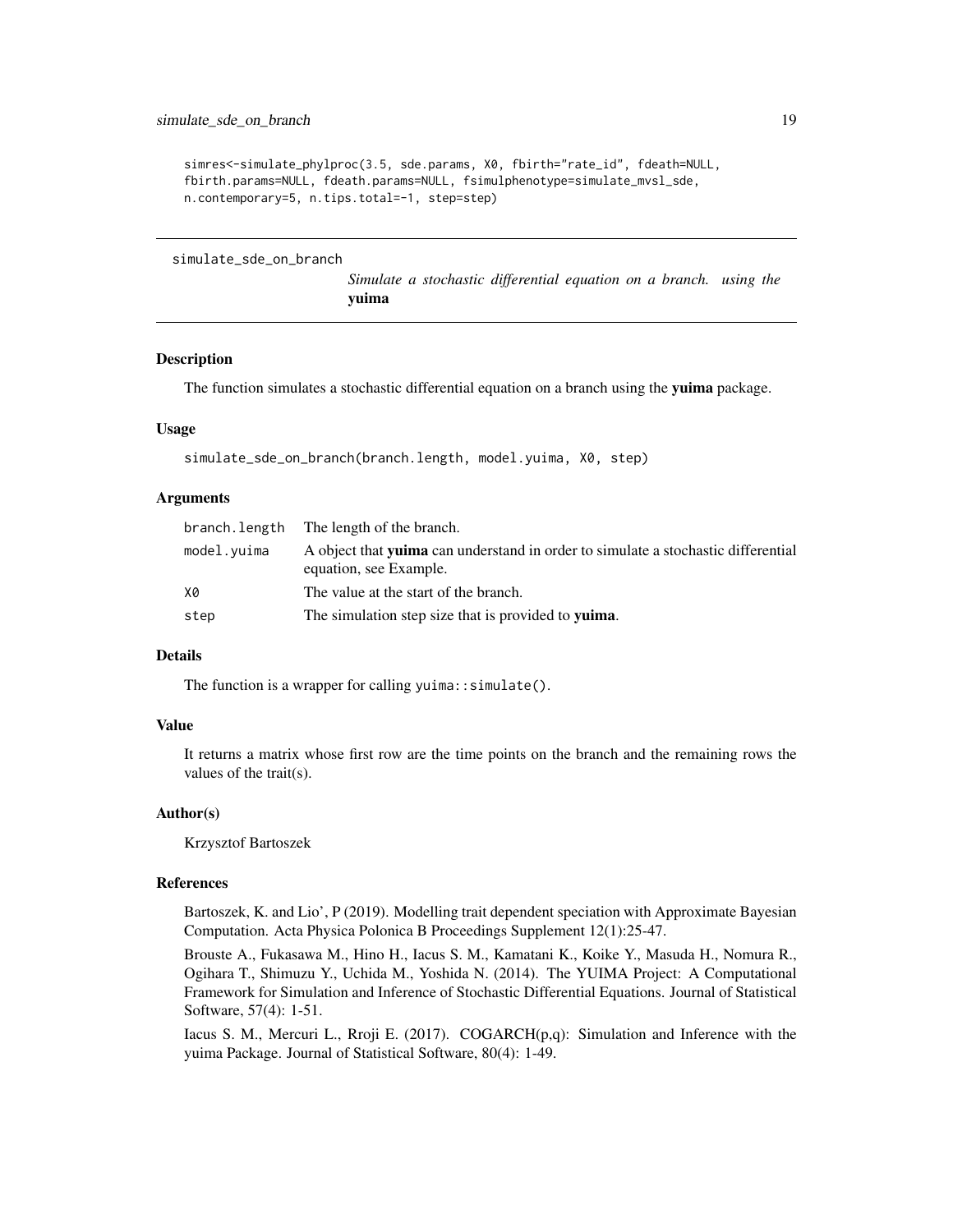#### See Also

[setModel](#page-0-0), [setSampling](#page-0-0), [simulate](#page-0-0),

#### Examples

```
## simulate a 3D OUBM process on a branch
set.seed(12345)
```

```
A \langle -c("-(x1-1)-2*x3","-(x2+1)+2*x3",0)
S \leq matrix( c( 1, 2, 0, 0, 1, 0, 0, 0,
2), 3, 3,byrow=TRUE)
yuima.3d <- yuima::setModel(drift = A, diffusion = S,
state.variable=c("x1","x2","x3"),solve.variable=c("x1","x2","x3") )
X0<-c(0,0,0)
step<-0.5 ## for keeping example's running time short <5s as CRAN policy,
          ## in reality should be much smaller e.g. step<-0.001
```

```
time<-1
simulate_sde_on_branch(time, yuima.3d, X0, step)
```
<span id="page-19-0"></span>